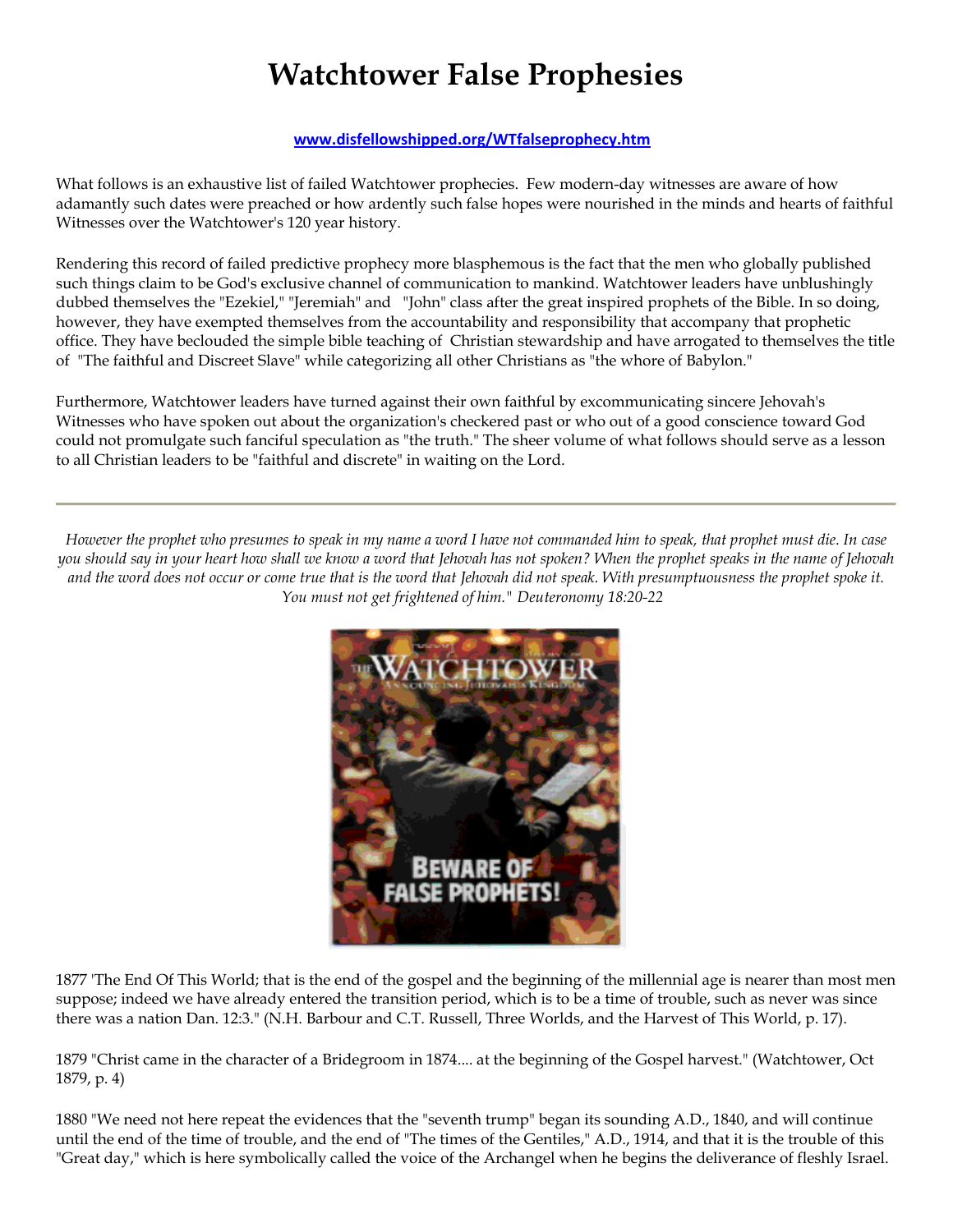"At that time shall Michael stand up, the great prince (Archangel) which standeth for the children of thy people and there shall be a time of trouble such as never was since there was a nation." Dan. xii. 1. Nor will we here, again present the conclusive Bible proof that our Lord came for his Bride in 1874, and has an unseen work as Reaper of the first-fruits of this Gospel Age. (Zion's Watchtower November, 1880 p. 1)

1886 "The outlook at the opening of the New Year has some very encouraging features. The outward evidences are that the marshaling of the hosts for the battle of the great day of God Almighty, is in progress while the skirmishing is commencing. … The time is come for Messiah to take the dominion of earth and to overthrow the oppressors and corrupters of the earth, (Rev. 19:15 and 11:17, 18) preparatory to the establishment of everlasting peace upon the only firm foundation of righteousness and truth." (Zion's Watchtower, January, 1886;Watchtower reprints I, p. 817)

1888 "In this chapter we present the Bible evidence proving that the full end of the times of the gentiles, i.e., the full end of their lease of dominion, will be reached in A.D. 1914; and that the date will be the farthest limit of the rule of imperfect men. And be it observed, that if this is shown to be a fact firmly established by the Scriptures, it will prove; Firstly, that at that date the Kingdom of God, for which our Lord taught us to pray, saying, Thy Kingdom come, will obtain full, universal control, and that it will then be set up, or firmly established, in the earth, on the ruins of present institutions." (The Time Is At Hand, 1888, p. 76, 77)

1889 "Be not surprised, then, when in subsequent chapters we present proofs that the setting up of the Kingdom of God is already begun, that it is pointed out in prophecy as due to begin the exercise of power in A.D. 1878, and that the 'battle of the great day of God Almighty (Rev. 16:14) which will end in A.D. 1914 with the complete overthrow of earth's present rulership, is already commenced. The gathering of the armies is plainly visible from the standpoint of God's word." (Studies in the Scriptures, Vol. 2, The Time Is At Hand, 1889 Ed., p. 101. The 1915 Edition of this texts changed "A.D. 1914" to read 'A.D. 1915')

1889 "Here we furnish the evidence that from the creation of Adam to (but not including) A.D. 1873 was six thousand years. And though the Bible contains no direct statement that the seventh thousand will be the epoch of Christ's reign, the great Sabbath Day of restitution to the world, yet the venerable tradition is not without a reasonable foundation." (Studies in the Scriptures, Vol. 2, p. 39. 1889)

1889 "If, then, the seventh thousand-year period of earth's history be an epoch specially noted as the period of Christ's reign, we shall by showing that it began in 1873, be proving that we are already in it." (Studies in the Scriptures, Vol. 2, p. 40. 1889)

1889 "In the coming 26 years, all present governments will be overthrown and dissolved." (C.T. Russell, Studies in the Scriptures, Vol. 2, p. 98-99, 1889)

1889 "In this chapter we present the Bible evidence which indicates that six thousand years from the creation of Adam were complete with A.D. 1872; and hence that, since A.D. 1872 are chronologically entered upon the seventh thousand or the Millennium." (Studies in the Scriptures, Vol. 2, p. 33, 1889)

1889 "Remember that the forty years' Jewish Harvest ended October A.D. 69, and was followed by the complete overthrow of that nation; and that likewise the forty years of the Gospel age harvest will end October, 1914, and that likewise the overthrow of 'Christendom,' so-called, must be expected to immediately follow." (Studies in the Scriptures, Vol. 2, p. 245)

1894 "Seventeen years ago people said, concerning the time features presented in Millennial Dawn, They seem reasonable in many respects, but surely no such radical changes could occur between now and the close of 1914: if you had proved that they would come about in a century or two, it would seem much more probable. What changes have since occurred, and what velocity is gained daily? 'The old is quickly passing and the new is coming in.' Now, in view of recent labor troubles and threatened anarchy, our readers are writing to know if there may not be a mistake in the 1914 date. They say that they do not see how present conditions can hold out so long under the strain. We see no reason for changing the figures-nor could we change them if we would. They are, we believe, God's dates, not ours. But bear in mind that the end of 1914 is not the date for the beginning, but for the end of the time of trouble." (Zion's Watchtower, Can It Be Delayed until 1914? C. T. Russell July 15, 1894, Also in Watchtower Reprints, l894 p. 1677)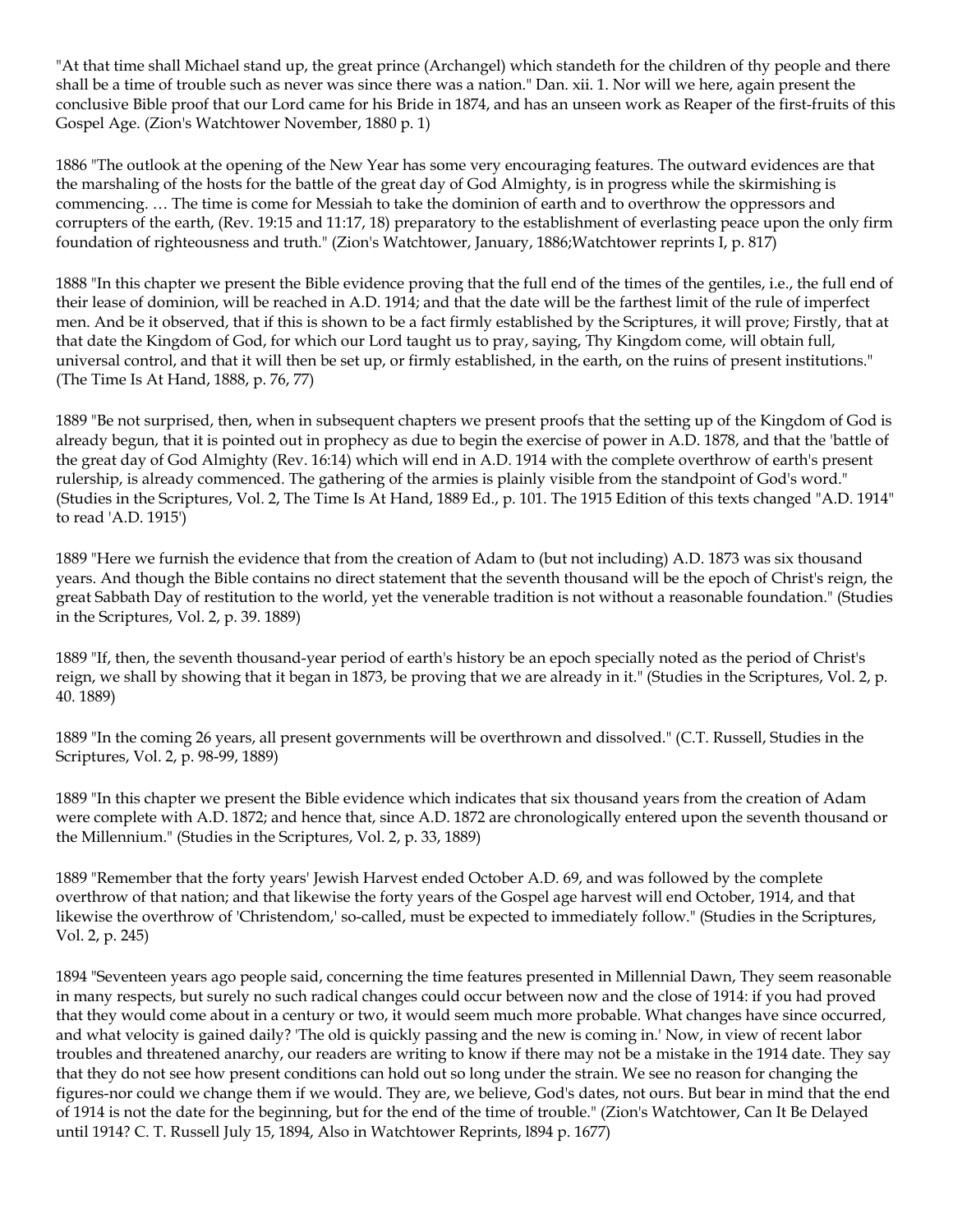1894 "A few more years will wind up the present order of things, and then the chastened world will stand face to face with the actual conditions of the established Kingdom of God. And yet the course of the Church is to be finished within the space of time that intervenes." (Watchtower p. 56, 1894)

1894 "We see no reason for changing the figures - nor could we change them if we would. They are, we believe, God's dates, not ours. But bear in mind that the end of 1914 is not the date for the beginning, but for the end of the time of trouble." (Watchtower July 15, 1894, p 266; p 1677 reprints)

1894 "We see no reason for changing the figures nor could we change them if we would. They are, we believe, Gods dates, not ours. But bear in mind that the end of 1914 is not the date for the beginning, but for the end of the time of trouble." (Watchtower, July 15, 1894, Reprints p. 1677)

1897 "...this measurement is 3416 inches, symbolizing 3416 years.... This calculation shows A.D. 1874 as marking the beginning of the period of trouble...." (Russell, Studies in the Scriptures: Thy Kingdom Come, Series III, p. 342, 1897 edition [1916 edition changed to read: "We find it to be 3457 inches, symbolizing 3457 years.... Thus the Pyramid witnesses that the close of 1914 will be the beginning of the time of trouble...."] note: the measurement was the length of an interior passageway discovered inside the Pyramids. It has no reference in Scripture.)

1897 "Complete destruction of the 'powers that be' of 'this present evil worlds - political, financial, ecclesiastical - about the close of the Time of the Gentiles; October A.D. 1914." (C.T. Russell, Studies in the Scriptures, IV, p. 622, 1897)

1897 "Our Lord, the appointed King, is now present, since October 1874, A.D....and the formal inauguration of his kingly office dates from April 1878, A.D." (Studies in the Scriptures, Vol.4, p.621, 1897)

1897 "The distillery, the brewery, the saloon, the brothel, the pool-room, all time-killing and character-depraving business will be stopped; and their servants will be given something to do that will be beneficial to themselves and others. "Similarly, the building of war-vessels, the manufacture of munitions of war and defense will cease, and armies will be disbanded. The new Kingdom will have no need of these, but will have abundant power to execute summary justice in the punishment of evil doers... "The banking and brokerage business, and other like employment's, very useful under present conditions, will no longer have a place; for under the new conditions the human race will be required to treat each others as members of one family, and private capital and money to loan and to be needed will be things of the past. Landlords and renting agencies will find new employment also, because the new King will not recognize as valid patents and deeds now on record. "...namely, that with present conveniences, if the whole people were put to work systematically and wisely, not more than three hours labor for each individual would be necessary." (Studies, Vol. IV, pp. 633-635, 1897)

1902 "In view of this strong Bible evidence concerning the Times of the Gentiles, we consider it an established truth that the final end of the kingdoms of this world, and the full establishment of the kingdom of God, will be accomplished by the end of A.D. 1914." (The Time Is At Hand, 1902 edition, p. 99)

1903 "When Uranus and Jupiter meet in the humane sign of Aquarius in 1914, the long-promised era will have made a fair start in the work of setting man free to work out his own salvation, and will insure the ultimate realization of dreams and ideals of all poets and sages in history." (Watchtower, May 1, 1903, p. 130-131; p3184 Reprints)

1904 "According to our expectations the stress of the great time of trouble will be on us soon, somewhere between 1910 and 1912, culminating with the end of the 'Times of the Gentiles,' October, 1914." (The New Creation, Studies in the Scriptures, Vol. 6, p. 579, 1904)

1908 "In view of this strong Bible evidence concerning the Times of the Gentiles, we consider it an established truth that the final end of the kingdoms of this world, and the full establishment of the Kingdom of God, will be accomplished at the end of A. D. 1914." (The Time Is At Hand; 1889; 1908 ed.; p. 99)

1908 "True, it is expecting great things to claim, as we do, that within the coming twenty-six years all present governments will be overthrown and dissolved" (The Time Is At Hand; 1889; 1908 ed.; p. 99)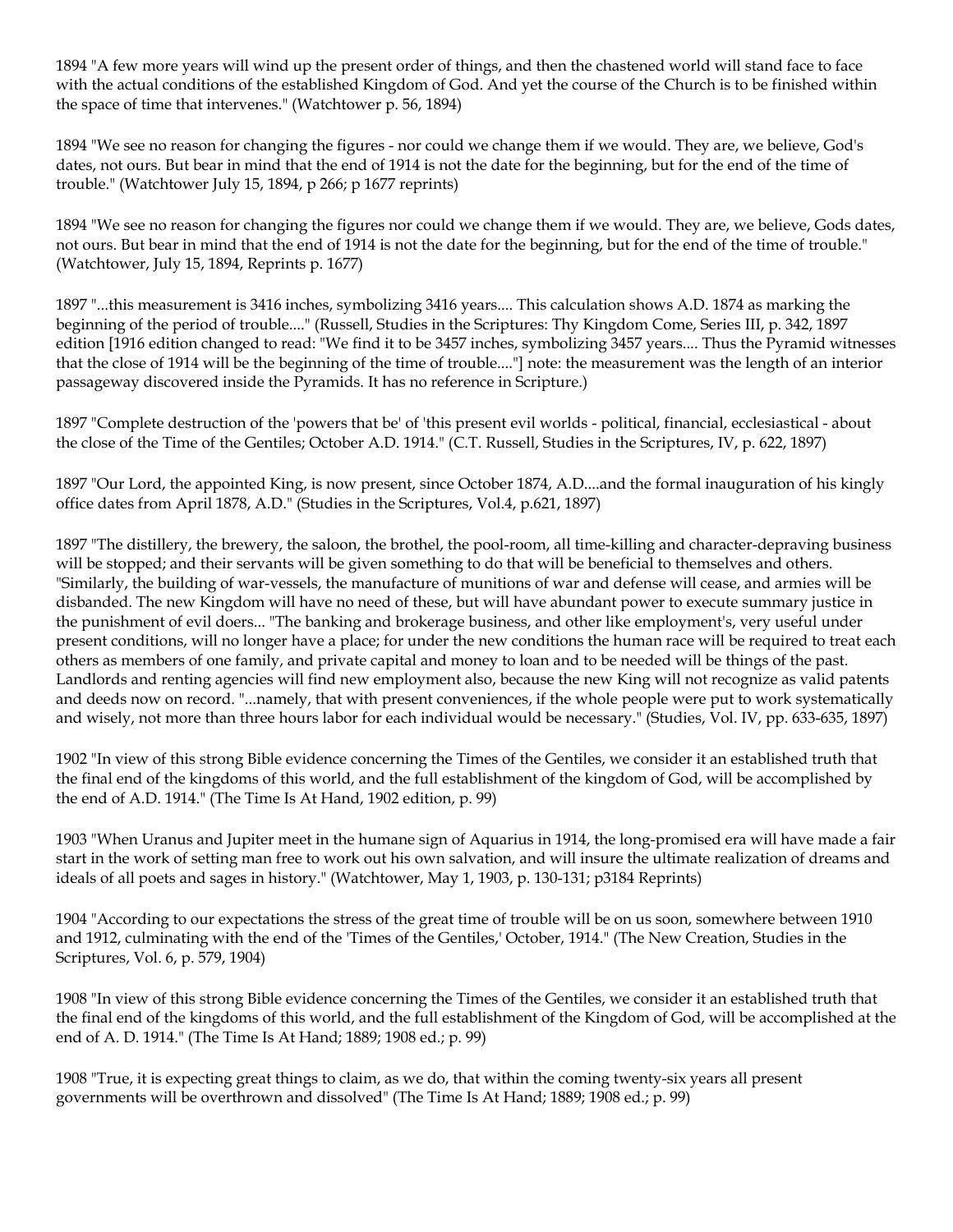1914 "Even if the time of our change should not come within ten years, what more should we ask? Are we not a blessed, happy people? Is not our God faithful? If anyone knows anything better, let him take it. If any of you ever find anything better, we hope you will tell us." (Watchtower, Dec 15, 1914, p. 376.)

1914 "Studying God's Word, we have measured the 2520 years, the seven symbolic times, from that year 606 B.C. and have found that it reached down to October, 1914, as nearly as we were able to reckon. We did not say positively that this would be the year." (Watchtower, November 1, 1914, p. 325)

1914 "While it's possible that Armageddon may begin next Spring, yet this purely speculation to attempt to say just when. We see, however, that there are parallels between the close of the Jewish age and this Gospel age. These parallels seem to point to the year just before us part particularly the early months." (Watchtower Reprints, VI, Sept 1, 1914, p. 5527)

1914 "There is absolutely no ground for Bible students to question that the consummation of this Gospel age is now even at the door, and that it will end as the Scriptures foretell in a great time of trouble such as never was since there was a nation. We see the participants in this great crisis banding themselves together… The great crisis, the great clash, symbolically represented as a fire, that will consume the ecclesiastical heavens and the social earth, is very near." (Watchtower Reprints, VI, May 1, 1914, p. 5450)

1915 "The present great war in Europe is the beginning of the Armageddon of the Scriptures Rev 19:16-20). It will eventuate in the complete overthrow of all the systems of error which have so long oppressed the people of God and deluded the world. We believe the present war cannot last much longer until revolutions shall break out" (C.T. Russell, Pastor Russell's Sermons, p. 676, Sometime during World War I)

1915 Here we furnish the evidence that from the creation of Adam to A.D. 1873 was six thousand years. And though the Bible contains no direct statement that the seventh thousand will be the epoch of Christ's reign, the great Sabbath Day of restitution to the world, yet the venerable tradition is not without reasonable foundation. (The Time Is At Hand; 1889; 1915 ed.; p. 39)

1915 If, then, the seventh thousand-year period of earth's history be an epoch specially noted as the period of Christ's reign, we shall, by showing that it began in A.D. 1873, be proving that we are already in it. (The Time Is At Hand; 1889; 1915 ed.; p. 40)

1915 Firstly, that at that date [1914] the Kingdom of God, for which our Lord taught us to pray, saying, "Thy Kingdom come," will begin to assume control, and that it will then shortly be "set up," or firmly established, in the earth, on the ruins of present institutions. (The Time Is At Hand; 1889; 1915 ed.; p. 77)

1915 "In view of this strong Bible evidence concerning the Times of the Gentiles, we consider it an established truth that the final end of the kingdoms of this world, and the full establishment of the kingdom of God, will be accomplished near the end of A.D. 1915. (The Time Is At Hand, 1915 edition, p. 99)

1915 "Be not surprised, then, when in subsequent chapters we present proofs that the setting up of the Kingdom of God is already begun, that it is pointed out in prophecy as due to begin the exercise of power in A.D. 1878, and that the 'battle of the great day of God Almighty' (Rev. 16:14), which will end in A.D. 1915, with the complete overthrow of the earth's present rulership, is already commenced." (The Time Is At Hand; 1889; 1915 ed.; p. 101)

1915 "As in the type that date - three and a half years after the death of Christ - marked the end of all special favor to the Jew and the beginning of favor to the Gentiles, so we recognize A.D. 1881 as marking the close of the 'high calling,' or invitation to the blessing peculiar to this age - to become joint-heirs with Christ and partakers of the divine nature." (The Time Is At Hand; 1889; 1915 ed.; p. 235)

1915 So it was in this harvest also up to A.D. 1878 the time prophecies and the fact of the Lord's presence, substantially as here presented, though less clearly, was our message. Since then the work has widened, and the view of other truths has become brighter and clearer; but the same fact and scriptures, teaching the same time and presence, stand unchallenged and incontrovertible. (The Time Is At Hand; 1889; 1915 ed.; p. 236)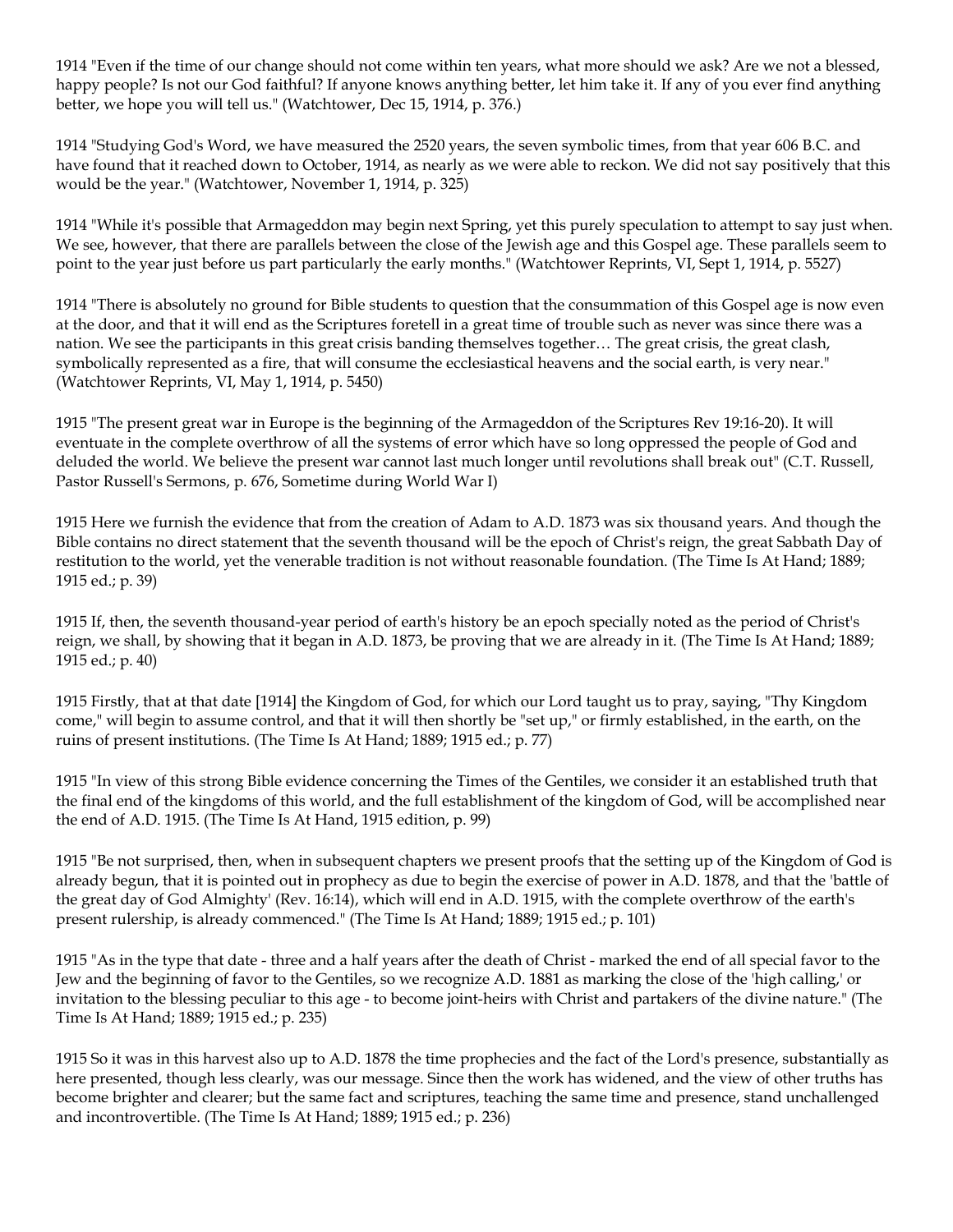1915 The Gentile Times prove that the present governments must all be overturned about the close of A.D. 1915; and Parallelism above shows that this period corresponds exactly with the year A.D. 70, which witnessed the completion of the downfall of the Jewish polity. (The Time Is At Hand, 1915 edition, p. 242)

1915 We are already living in the seventh millennium - since October 1872. (The Time Is At Hand; 1889; 1915 ed.; p. 363)

1915 The Battle of Armageddon, to which this war is leading, will be a great contest between right and wrong, and will signify the complete and everlasting overthrow of the wrong, and the permanent establishment of Messiah's righteous kingdom for the blessing of the world. … Our sympathies are broad enough to cover all engaged in the dreadful strife, as our hope is broad enough and deep enough to include all in the great blessings which our Master and his Millennial kingdom are about to bring to the world. (Watchtower Reprints, VI, April 1, 1915, p. 5659)

1915 To our understanding the general call to this joint heirship with our Redeemer as members of the New Creation of God, ceased in 1881. (The New Creation; 1899; 1915 ed.; p. 95)

1916 "The Bible chronology herein presented shows that the six great 1000 year days beginning with Adam are ended, and that the great 7th Day, the 1000 years of Christ's Reign, began in 1873." (The Time Is At Hand, Foreword, p 2, 1916)

1916 We see no reason for doubting, therefore, that the Times of the Gentiles ended in October, 1914; and that a few more years will witness their utter collapse and the full establishment of God's kingdom in the hands of Messiah." (Watchtower Reprints, VI, Sept 1, 1916, p. 5950)

1917 'There will be no slip-up...Abraham should enter upon the actual possession of his promised inheritance in the year 1925' (Watchtower Oct. 15, 1917, p. 6157)

1917 The Spring of 1918 will bring upon Christendom a spasm of anguish greater even than that experienced in the Fall of 1914.... The travail that is coming is to be upon nominal Zion- "Christendom" … "Babylon"; and it will be a great and sore affliction- "A Time of Trouble such as was not since there was a nation." (The Finished Mystery p. 62 [stated to be the "Posthumous Work of Pastor Russell" on p. 2])

1917 'No doubt Satan believed the Millennial Kingdom was due to be set-up in 1915...Be that as it may, there is evidence that the establishment of the Kingdom in Palestine will probably be in 1925, ten years later than we once calculated.' (Studies In The Scriptures, Vol 7, The Finished Mystery, p. 128)

1917 Some interesting developments in connection with the setting up of the Kingdom may occur in 1920, six years after the great Time of Trouble began. It would not be strange if this were so, when we recall that after forty years wandering in the wilderness the Israelites came into possession of the land of Canaan after a further six years. As these matters are still future we can but wait to see. We anticipate that the "earthquake" will occur early in 1918, and that the "fire" will come in the fall of 1920. [The Finished Mystery, 1917, p. 178, Comments on Revelation 11:13. [The 1926 ed. reads: "and that the 'fire' will follow in due course."])

1917 "And the mountains were not found. Even the republics will disappear in the fall of 1920. And the mountains were not found. Every kingdom of earth will pass away, be swallowed up in anarchy." (The Finished Mystery, 1917 edition, p. 258)

1917 Pastor Russell's mission, in large part, was to advise Christendom of its impending end, in the time of world-wide trouble. It is the Divine judgment upon the nations. … There will be no chance of escaping from destruction, through the nations. … The trouble is due to the dawning of the Day of Christ, the Millennium. It is the Day of Vengeance, which began in the world war of 1914 and which will break like a furious morning storm in 1918." (The Finished Mystery, 1917, p. 404)

1917 "Until 1878 the nominal church had been in a sense God's sanctuary or temple; but He was from then on, culminating in 1918, to remove it with a stroke or plague of erroneous doctrines and deeds Divinely permitted. The Church was the strength of Christendom, that about which its life centered, and around which its institutions were built. It was the desire of the eyes of the people, that which all Christians loved. Nevertheless, God was to make manifest the profanation which ecclesiasticism had made of the Christian Church, and to cause the church organizations to become to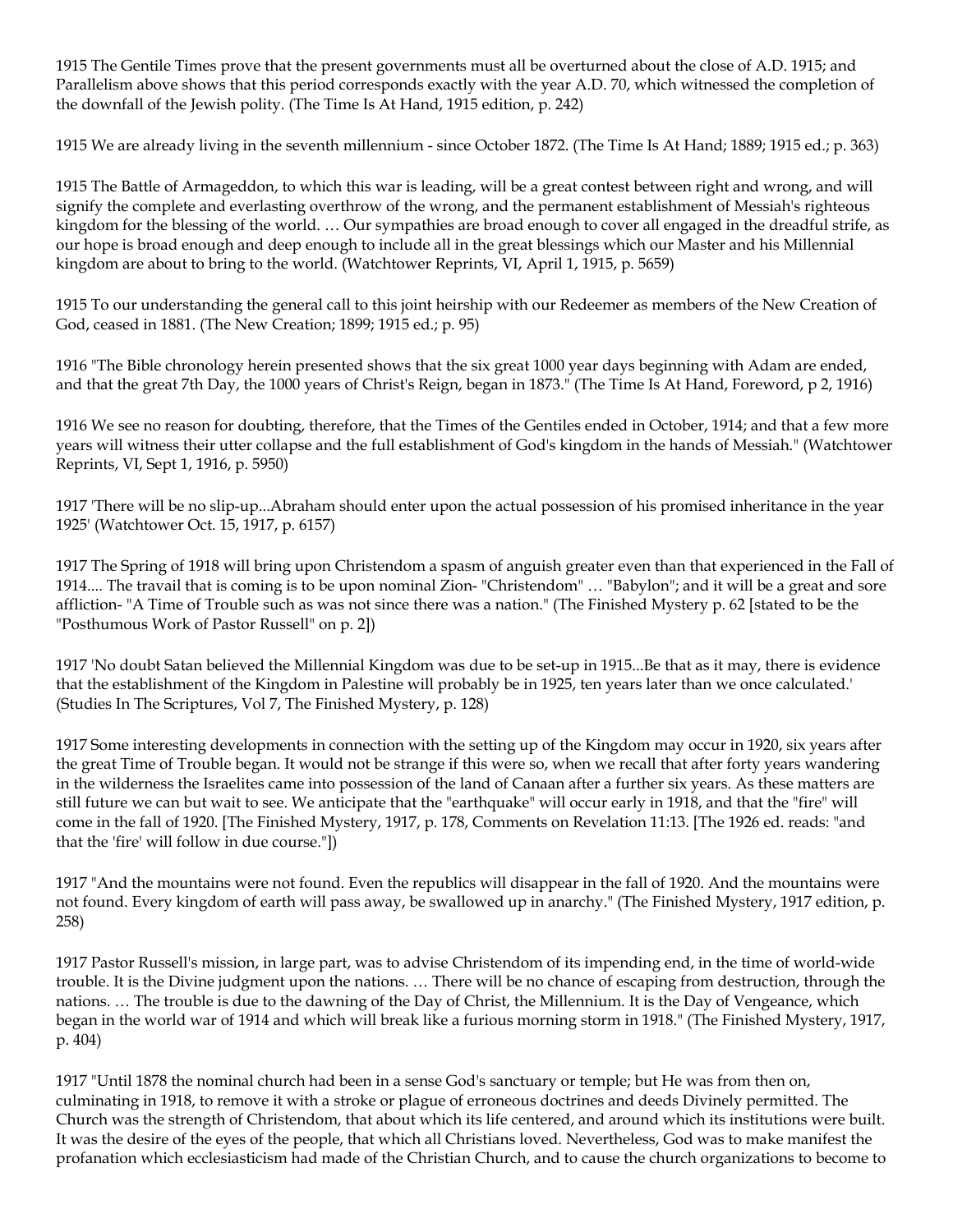Him as one dead, an unclean thing, not to be touched, or mourned. And the 'children of the church' shall perish by the sword of war, revolution and anarchy, and by the Sword of the Spirit be made to see that they have lost their hope of life on the spirit plane -- that 'the door is shut."' (Studies in the Scriptures, vol. 7, 1917 p. 484.)

1917 Also, in the year 1918, when God destroys the churches wholesale and the church members by million, it shall be that any that escape shall come to the works of Pastor Russell to learn the meaning of the downfall of Christianity. (The Finished Mystery, 1917 edition, p. 485)

1917 As the fleshly-minded apostates from Christianity, siding with the radicals and revolutionaries, will rejoice at the inheritance of desolation that will be Christendom's after 1918, so will God do to the successful revolutionary movement; it shall be utterly desolated, "even all of it." Not one vestige of it shall survive the ravages of world-wide all embracing anarchy, in the fall of 1920. (Rev. II: 7-13) (The Finished Mystery, 1917, p. 542, [The 1926 ed. reads: "in the end of the time of trouble."])

1917 This vision of the prophet Ezekiel depicts the established theocratic Kingdom of God on earth, civil and religious, spiritual and earthly. . . . The Temple . . . is a type and symbol of "better things to come," after the wars, revolutions and anarchy of the period from 1914 to 1925 have passed. (The Finished Mystery, 1917, p. 569 [The 1926 ed. reads: "of the time of trouble have passed."])

1918 "Therefore we may confidently expect that 1925 will mark the return of Abraham, Isaac, Jacob and the faithful prophets of old, particularly those named by the Apostle in Hebrews 11, to the condition of human perfection." (Millions Now Living Will Never Die, p. 89)

1920 '...we may expect 1925 to witness the return of these faithful men of Israel from the condition of death, being resurrected' (Millions Now Living Will Never Die, 1920, p. 88)

1920 '...we may expect 1925 to witness the return of these faithful men of Israel from the condition of death, being resurrected' (Millions Now Living Will Never Die, 1920, p. 88)

1920 "A simple calculation of these jubilees brings us to this important fact: Seventy jubilees of fifty years each would be a total of 3500 years. That period of time beginning 1575 before A.D. 1 of necessity would end in the fall of 1925, at which time the type ends and the great antitype must begin. What, then, should we expect to take palace? In the type there must be a full restoration; beginning of restoration of all things. The chief thing to be restored is the human race to life; and since other Scriptures definitely fix the fact that there will be a resurrection of Abraham, Isaac, Jacob and other faithful ones of old, and that these will have the first favor, we may expect 1925 to witness the return of these faithful men and Israel from the condition of death, being resurrected and fully restored to perfect humanity and made the visible, legal representatives of the new order of things on earth. (Millions now living will never die, 1920 p 89-90)

1920 'Therefore we may confidently expect that 1925 will mark the return of Abraham, Isaac, Jacob and the faithful prophets of old' (Millions Now Living Will Never Die, 1920, p. 89-90)

1920 "Based upon the argument heretofore set forth, then, that the old order of things, the old world, is ending and is therefore passing away, and that the new order is coming in, and that 1925 shall mark the resurrection of the faithful worthies of old and the beginning of reconstruction, it is reasonable to conclude that millions of people now on the earth will be still on the earth in 1925. Then, based upon the promises set forth in the divine Word, we must reach the positive and indisputable conclusion that millions now living will never die." (Millions Now Living Will Never Die. 1920 p. 97)

1921 "'The time of the end' embraces a period from 1799 A.D., as above indicated, to the time of the complete overthrow of Satan's empire and the establishment of the kingdom of the Messiah. The time of the Lord's second presence dates from 1874, as above stated. The latter period is within the first named, of course, and in the latter part of the period known as "the time of the end." (The Harp of God, 1921 p. 236)

1921 "In Biblical symbology a time means a year of twelve months of thirty days each, or 360 days. Each day is considered for a year... Here are mentioned, then, three and a half times of 360 prophetic days each, or a total of 1260 prophetic days, equal to 1260 years. The Prophet then was shown that 1260 years would mark the beginning of the time of the end of this beastly order. Twelve-hundred sixty years from A.D. 539 brings us to 1799 -- another proof that 1799 marks the beginning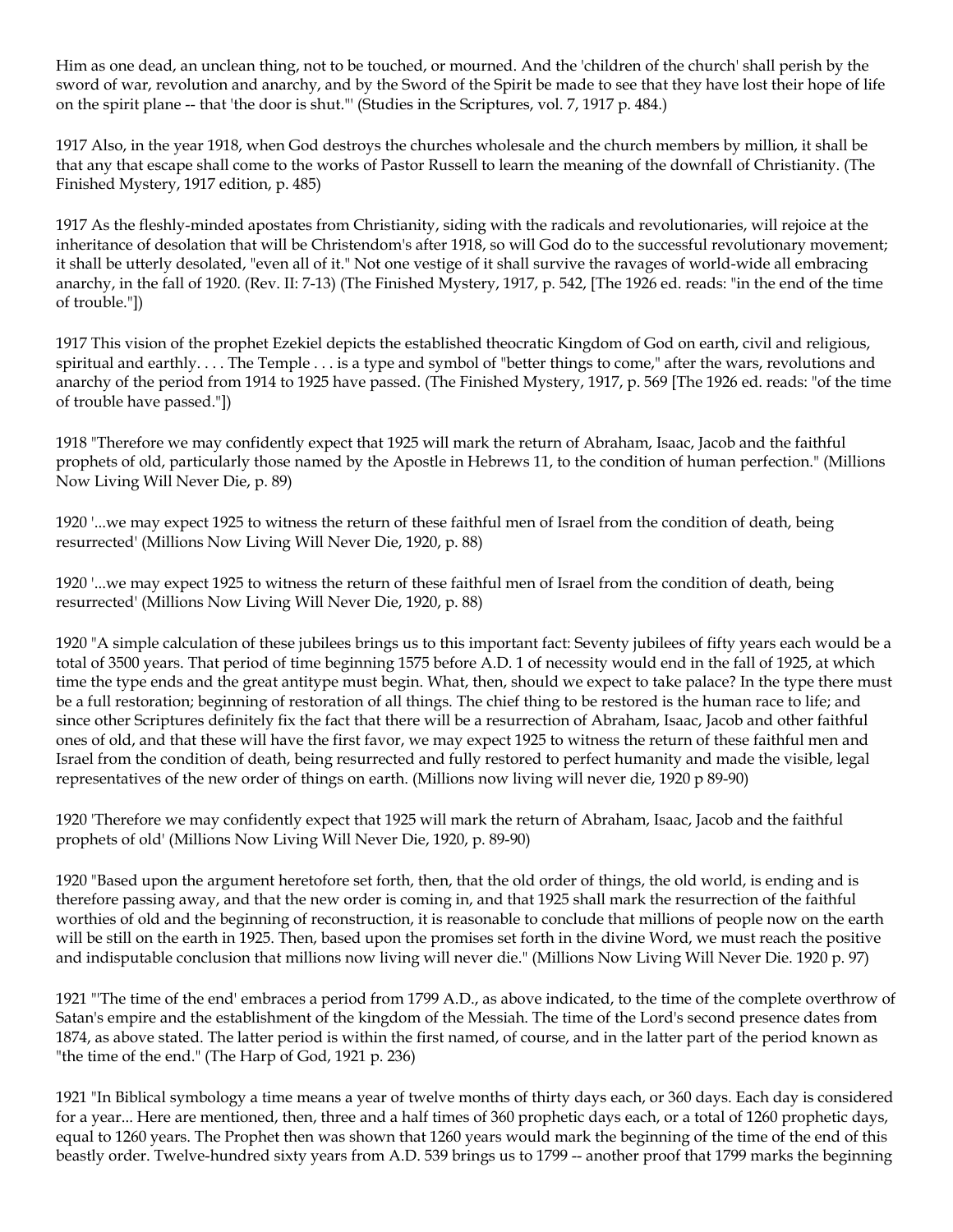of the 'time of the end.' This also shows that it is from the date 539 A.D. that the other prophetic days of Daniel must be counted." … "The most important thing to which all the prophecies point and for which the apostles looked forward has been the second coming of the Lord. It is described by the Prophet as a blessed time. Daniel then says: 'Blessed is he that waiteth, and cometh to the thousand three hundred and five and thirty days.' (Daniel 12:12). The watchers here, without question are those who were instructed by the Lord to watch for his return. This date, therefore, when understood, would certainly fix the time when the Lord is due at his second appearing. Applying the same rule, then, of a day for a year, 1335 days after 539 A.D. brings us to A.D. 1874, at which time, according to Biblical chronology, the Lord's second presence is due. If this calculation is correct, from that time forward we ought to be able to find some evidences marking the Lord's presence." (Harp of God, 1921, pp. 229-230.)

1921 "The natural harvest was used by the Lord to illustrate his harvest of Christians. In the Jewish natural harvest it was customary to glean the field after the regular harvest was over. We should therefore expect to find a harvest period from 1878 to 1918, and thereafter for a time a gleaning work to be done, which we will indicate. The question now is, Do we find a period of harvest in the gospel age after 1874 which serves as a fulfillment of the prophecy of the Lord?" (Studies in the Scriptures, Volume 7 1921, p. 236.)

1921 "The same year, 1881, is prophetically marked as the time for the final withdrawal of favor from the churches, a favor which had begun to be withdrawn in 1878 -- the year in which the clergy were cast off as representatives of the Divine Word, and when Pastor Russell began his work by the publication of 50,000 copies of Object and Manner of the Lord's Return. In 1878 the stewardship of the things of God, the teaching of Bible truths, was taken from the clergy, unfaithful to their age long stewardship, and given to Pastor Russell. In the interim, until 1881, the new steward was setting the things in order, getting the truths of the Bible in logical and Scriptural form for presentation, until the last great item of the Hebrew tabernacle types, was ready. Then, in 1881, he became God's watchman for all Christendom, and began his gigantic work of Witness." (Studies in the Scriptures, Vol. 7, pp. 386-387 1921)

1921 "The Scriptures disclose a complete parallel concerning the Jewish and gospel ages. The parallel exists with reference to time as well as events. The Jewish age ended with a harvest, which harvest began with the ascension of our Lord in the year A.D. 33. By the term 'harvest' here used is meant the gathering of the remnant of the Jews to Christ. Jesus' statement plainly is that the gospel age will end with a harvest, during which time he would be present, directing the work of that harvest. In the earth three and a half years from the time of his consecration and baptism, Jesus was preparing the Jews for the harvest of that age. We should expect to find a parallel of this reference to the harvest of the gospel age, and we do find it. Counting three and a half years from 1874, the time of his presence, brings us to 1878. During the presence of the Lord from 1874 to 1878 he was making preparation for the harvest of the gospel age. The Jewish harvest covered a period of forty years, ending in A.D. 73. We should expect, then, the general harvest of the gospel age to end in 1918." (Harp of God, 1921, pp. 235-236, 1921)

1922 "The period must end in 1925. The type ending, the antitype must begin; and therefore 1925 is definitely fixed in the scriptures. every thinking person can see that a great climax is at hand. The Scriptures clearly indicate that the climax is the fall of Satan's empire and the full establishment of the Messianic kingdom. This climax being reached by 1925, and that marking the beginning of the fulfillment of the long promised blessings of life to the people, millions now living on earth will be living then and those who obey the righteous laws of the new arrangement will live forever. Therefore it can be confidently said at this time that millions now living will never die." (Golden Age, Jan. 4, 1922, p. 217)

1922 "The indisputable facts, therefore, show that the "time of the end" began in 1799; that the Lord's second presence began in 1874." (The Watchtower, March 1, 1922)

1922 "We have no doubt whatever in regard to the chronology relating to the dates of 1874, 1914, 1918, and 1925. It was on this line of reckoning that the dates 1874, 1914, and 1918 were located; and the Lord has placed the stamp of his seal upon 1914 and 1918 beyond any possibility of erasure. What further evidence do we need? Using this same measuring line.... it is an easy matter to locate 1925, probably in the fall, for the beginning of the antitypical jubilee. There can be no more question about 1925 than there was about 1914." (Watchtower, p. 150, May 15, 1922)

1922 "It is on the basis of such and so many correspondencies -- in accordance with the soundest laws known to sciencethat we affirm that, Scripturally, scientifically, and historically, present-truth chronology is correct beyond a doubt. Its reliability has been abundantly confirmed by the dates and events of 1874, 1914, and 1918. Present-truth chronology is a secure basis on which the consecrated child of God may endeavor to search out things to come." (Watchtower, June 15 1922)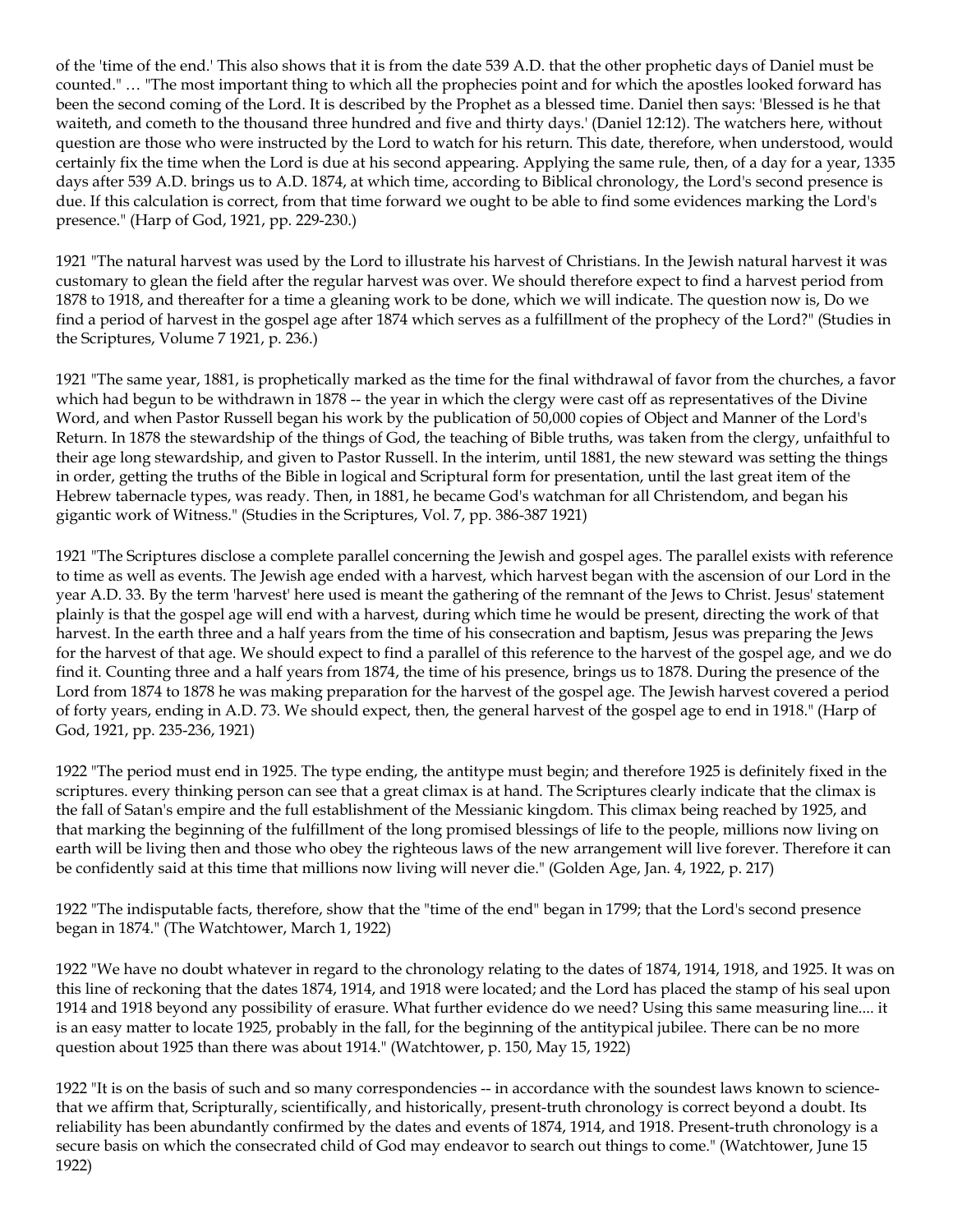1922 "This chronology is not of man, but of God. Being of divine origin and divinely corroborated, present-truth chronology stands in a class by itself, absolutely and unqualifiedly correct...." (Watchtower, July 15, 1922 p. 217)

1922 '1914 ended the Gentile Times...The date 1925 is even more distinctly indicated by the Scriptures...by then the great crisis will be reached and probably passed' (Watchtower Sept. 1, 1922, p. 262)

1923 '1925 is definitely settled by the Scriptures...the Christian has much more upon which to base his faith than Noah had (so far as the Scriptures reveal) upon which to base his faith in the coming deluge' (Watchtower April 1, 1923, p. 106)

1923 "Our thought is, that 1925 is definitely settled by the Scriptures. As to Noah, the Christian now has much more upon which to base his faith than Noah had upon which to base his faith in a coming deluge." (Watchtower, p. 106, March 1, 1923)

1924 "No doubt many boys and girls who read this book will live to see Abraham, Isaac, Jacob, Joseph, Daniel, and those other men of old come forth in the glory of their better resurrection, of perfect in mind and body. It will not take long for Christ to appoint them to their post of honor and authority as his earthly representatives. The world and all the present conveniences will seen strange to them at first, but they will soon become accustomed to the new methods. They may have some amusing experiences at first; for they never saw telephones, radios, automobiles, electric lights, aeroplanes, steam engines, and many other things so familiar to us. (The Way To Paradise, 1924, p. 226)

1924 "Surely there is not the slightest room for doubt in the mind of a truly consecrated child of God that the Lord Jesus is present and has been since 1874." (Watchtower, Jan. 1, 1924, p5)

1924 "The year 1925 is a date definitely and clearly marked in Scriptures, even more clearly than that of 1914. (Watchtower 1924, p. 211)

1924 "We cannot be blamed for presenting from the Scriptures such evidence as they afford which leads us to believe that a certain event will take place at a given time. Some times the Lord has let His people looking for the right thing at the wrong time, and more frequently they have looked for the wrong things at the right time. But all the enemies of the cause of present truth in the earth are fervently hoping that the Bible students will not be so successful in 1925 in looking for the right thing at the right time as they were in 1914. if they are, however, it will be the other fellow that will have to do the explaining, and not we." (The Golden Age, Feb. 13, 1924, p. 314)

1925 "It is to be expected that Satan will try to inject into the minds of the consecrated, the thought that 1925 should see an end to the work." (Watchtower, Sept. 1925, p. 262)

1925 "The difficulty was that the friends inflated their imaginations beyond reason; and that when their imaginations burst asunder, they were inclined to throw away everything." (Watchtower 1925, p. 56)

1925 "The year 1925 is here. With great expectation Christians have looked forward to this year. Many have confidently expected that all members of the body of Christ will be changed to heavenly glory during this year. This may be accomplished. It may not be. In his own due time God will accomplish his purposes concerning his people. Christians should not be so deeply concerned about what may transpire this year." (Watchtower, Jan. 1, 1925, p. 3)

1926 "Some anticipated that the work would end in 1925, but the Lord did not state so. The difficulty was that the friends inflated their imaginations beyond reason; and that when their imaginations burst asunder, they were inclined to throw away everything." (Watchtower 1926 p. 232.)

1927 The Scriptural proof is that the period of his presence and the day of God's preparation is a period from 1874 A.D. forward. The second coming of the Lord, therefore, began in 1874; and that date and the years 1914 and 1918 are specially marked dates with reference to his coming. (Creation; 1927; p. 289 early editions, p310 later editions)

1927 Prophecy can not be understood until it has been fulfilled or is in the course of fulfillment. From 1874 to 1914 the prophecy concerning the Lord's coming was being fulfilled and could be understood, and was understood, by those who were faithful to the Lord and who were watching the development of events, but not by others. (Creation; 1927; p. 290)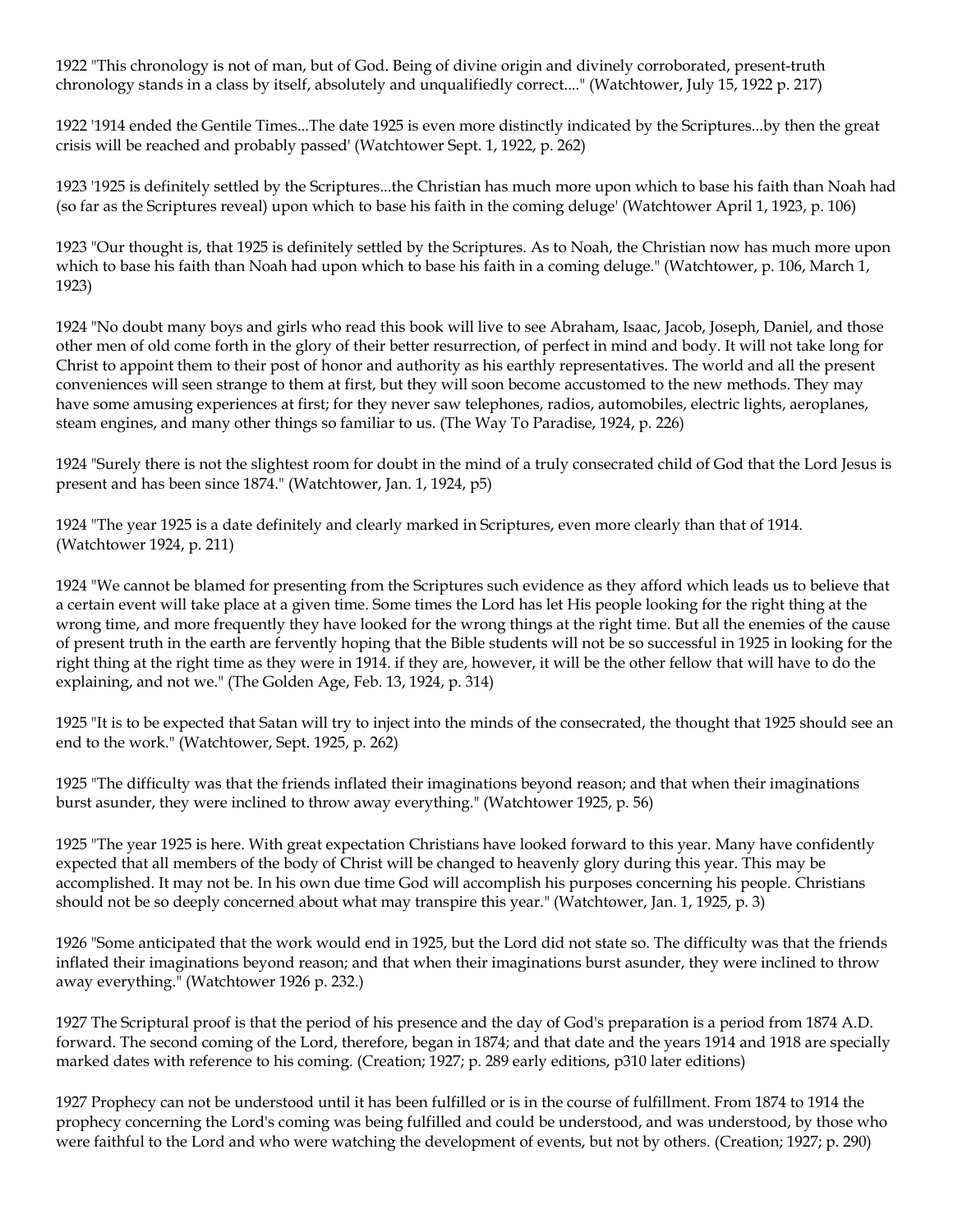1927 "Napoleon began this Egyptian campaign in 1798, finished it, and then returned to France on October 1, 1799. The campaign is briefly , yet graphically described in the prophecy, verses 40-44; and its being completed in 1799 marks, according to the prophet's own words, the beginning of "the time of the end." (Creation; 1927; p. 293)

1927 "Twelve hundred and sixty years from 539 A.D. brings us to 1799, which is another proof that 1799 definitely marks the beginning of "the time of the end." this also shows that it is from the date 539 A.D. that the other prophetic days of Daniel must be counted." (Creation; 1927, p. 294)

1927 Applying the same rule then, of a day for a year, 1335 days after 539 A.D. brings us to 1874 A.D. at which time, according to Biblical chronology, the Lord's second presence was due. (Creation; 1927; p. 298)

1928 "The time of the Lord's second presence dates from 1874, as above stated." (The Harp of God p. 236, 1928 edition!)

1929 "Both the grantor and the grantee are fully persuaded from the Bible testimony which is the word of Jehovah God and from extraneous evidence that God's Kingdom is now in the course of establishment and that it will result beneficially for the peoples of earth; that the governing power and authority will be invisible to men but that the kingdom of God will have visible representatives on the earth who will have charge of the affairs of the nations under supervision of the invisible ruler, Christ. That among those who will be thus the faithful representatives and visible governors of the world will be David, who was once King over Israel; and Gideon, and Barak, and Samson, and Jepthai, and Joseph, formerly ruler of Egypt, and Samuel the prophet and other faithful men named with approval in the Bible at Hebrews 11th. chapter." (Original legal deed to Beth Sarim, Rutherford, 1929)

1929 'If these prophesies have not been fulfilled, and if all possibility of fulfilment is past, then these prophets are proven false.' (Prophecy, 1929, p 22)

1929 "The Scriptural proof is that the second presence of the Lord Jesus Christ began in 1874 A.D." (Prophecy, 1929, p. 65)

1929 Many of such had been looking for the Lord to come and take them to heaven, and had particularly fixed the year 1914 as when this should be done. The year 1914 was a marked date; but these had merely contemplated something to happen which did not come to pass. (Prophecy; 1929; 1,589,000 ed.; p. 89)

1930 "But how will you identify King David or any of the other representatives from God?' Rutherford was asked. 'I thought all that out before I wrote the deed,' the judge replied with a twinkle in his gray eyes. 'I realized the possibility of some old codger turning up bright and early some morning and declaring he was David. The men whom I have designated to test the identity of these men are officers of my societies and have consecrated themselves to the Lord, they will be divinely authorized to know impostors from the real princes."' (The San Diego Sun, Saturday, March 15, 1930)

1930 Judge Joseph Frederick Rutherford 60, lives in a ten room Spanish mansion, No 4440 Braeburn Rd, San Diego, Calif. Last week he deeded No 4440 Braeburn Road, and adjacent two car garage and a pair of automobiles to King David, Gideon, Barak, Samson, Jephthae, Samuel and sundry other mighties of ancient Palestine. Positive is he that they are shortly to reappear on earth, Said he: 'I have purposely landscaped the place with palm and olive trees so that these princes of the universe will feel at home.. (Time Magazine, March 31, 1930)

1930 "The Watchtower, and its companion publications of the society, for forty years emphasized that fact that 1914 would witness the establishment of God's kingdom and the complete glorification of the church. During that period of forty years God's people on earth were carrying on a witness work, which work was foreshadowed by Elijah and John the Baptist. all of the lords people looked forward to 1914 with joyful expectation. when that time came and passed there was much disappointment, chagrin and mourning, and the lords people were greatly in reproach. they were ridiculed by the clergy and their allies in particular, and pointed to with scorn, because they had said so much about 1914, and what would come to pass, and their prophecies had not been fulfilled. (Light, Book 1, 1930, p. 194)

1930 "The great climax is at hand. The kings of earth now set themselves against his anointed Stone." (J.F. Rutherford, Light, II, 1930 p. 327)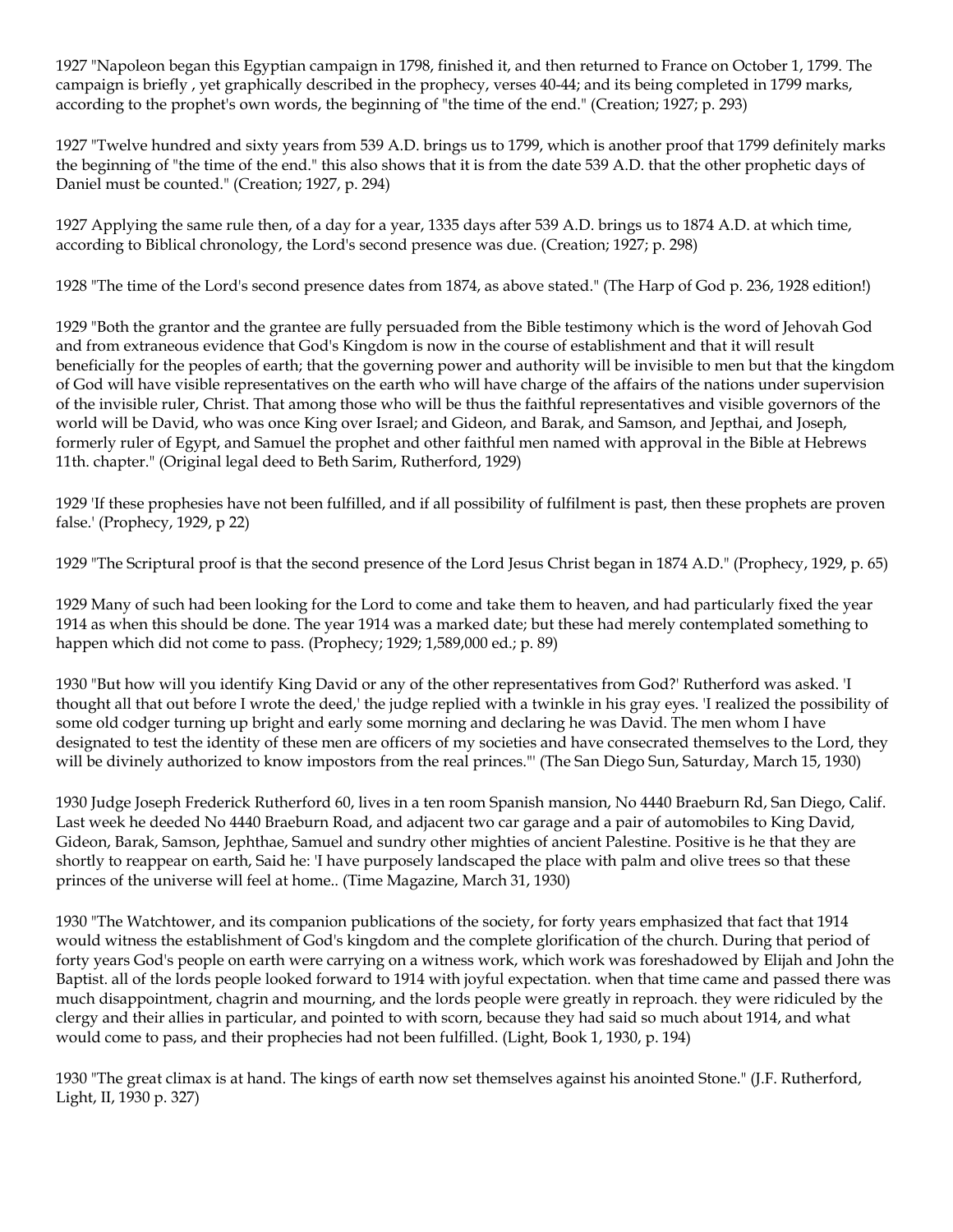1931 "God's faithful people on earth emphasized the importance of the dates 1914 and 1918 and 1925. They had much to say about these dates and what would come to pass, but all they predicted did not come to pass." (Vindication, vol. 1, 1931, p. 146)

1931 "God's kingdom has begun to operate. His day of vengeance is here and Armageddon is at hand and certain to fall upon Christendom and that within an early date. God's judgment is upon Christendom and must shortly be executed." (J. F. Rutherford, Vindication, Vol. I, p. 147, 1931)

1931 "There was a measure of disappointment on the part of Jehovah's faithful ones on earth concerning the years 1914, 1918 and 1925, which disappointment lasted for a time. Later the faithful learned that these dates were definitely fixed in the Scriptures; and they also learned to quit fixing dates for the future and predicting what would come to pass on a certain date, but to rely (and they do rely) upon the Word of God as to the events that must come to pass. (J. F. Rutherford, Vindication, 1931, p. 338-339)

1931 A gaunt unshaven tramp has been the lone claimant for the \$75,000 Southern Californian mansion of David, king of Israel, since it was deeded to the Biblical character a year ago. This was revealed today by Judge James Rutherford, temporary owner of the luxuriantly furnished Spanish type mansion at 440 Braeburn Rd in the exclusive Kensington Heights district. In one of the oddest deeds ever recorded, Rutherford, president of the International Bible Students Association and the Watch Tower Bible and Tract Society, has placed in trust the magnificent estate for ancient kings and prophets of Israel The slayer of Goliath and his companions may occupy the 10 room modern home with it's landscaped gardens and patio as soon as their credentials are approved by Rutherford and officials of his societies, divinely authorised to recognise them. One morning as I was going from the house to the garage, a looking creature approached me, tipped his dirty hat and cried 'Howdy Judge, I'm David' 'Go and tell that to the winds', I told him and he left without arguing the matter. I could see at a glance that he was not David. He didn't look like I knew David would look.' Asked how he expected David and his distinguished brethren to look, Rutherford, without hesitation, opened his huge Bible and pointed to a verse which said that the Princes of the Universe would be risen from the dead 'as perfect men'. 'I interpret that to mean', the tall dignified Judge declared, 'that David, Gideon, Barak, Samson, Jepthae, Joseph and Samuel will be sent here to wrench the world from Satan's grasp, clothed in modern garb as we are, and able, with little effort, to speak our tongue.' Rutherford pictured the arrival of the biblical delegation perhaps in frock coats, high hats, canes and spats. At Beth Sarim (House of Princes) as Rutherford has named his mansion, David will find the most modern appliances that science has devised. When the distinguished guests walk up the circular stairway to the second floor, they will find a large office with red leather chairs and shiny flat topped desk with inverted lighting. Even French telephones await the touch of the princes. Opening a wide door, the native sons of Palestine will behold a large bathroom, resplendent in shiny black tile with needle shower and an amply filled medicine chest. What a thrill giant shouldered Samson, who wrecked a palace with his bare fists might find in the gold safety razor and strop! Rutherford built the second floor bedroom, which he temporarily occupies, large in order to accommodate several of the expected owners. With wide pane windows that look out on the purple Cuyamacas to the East and California's first mission to the north, the bedroom is almost severe in it's furnishings. The rulers of the universe will have simple tastes, the judge apparently believes, although the austere end tables sported gaily covered fiction magazines. Rutherford has imported some Koniach, Wasser from Cologne, Germany to freshen the princely faces after shaving. A black skull cap hangs over one of the bedposts. The coming of David and his companions will be the greatest news story of the ages, Rutherford predicted. 'I am not a publicity seeker,' Rutherford said with a twinkle in his kindly brown eyes, 'but I feel that the world should know about their arrival. It will be a great news story.' Word of his 'House of king David' has reached into every corner of the world, the judge stated. 'Everywhere I went people asked me about this place,' Rutherford said. 'In Chicago a millionaire manufacturer offered to build another house for David, but I declined the offer. 'Literally thousands have driven here to see this place,' Rutherford continued. 'Many have come to the door and my secretary has shown them about the place.' The patio with it's silver pool and olive and palm trees is gay with flowers. Down toward the canyon, paths have been landscaped to allow David and his friends to walk in meditation. Many of the fruits and trees, native to their Palestine, will greet the rulers when they arrive. In the two car garage next door stands a new, yellow 16 cylinder coupe which will be turned over to the rulers along with all the personal property on the place. 'Everything will be theirs, the house, the land, the furnishings and even the clothes if they need them,' Judge Rutherford said. 'What will I do? Oh, don't worry about me. I'll manage somehow.' the judge smiled. He had another 'Watch Tower' residence on Staten Island and practically an entire floor at Bethel. The seven famous men will not have long to rest at their San Deigo estate because they soon will lead the forces of the Lord to vanquish the minions of Satan at the battle of Armageddon, Rutherford believed. 'But they will win out. The Lord will punish the devil and will show that the preachers and the politicians have been giving the people false counsel,' Rutherford said confidently. Rutherford will sail May 9 for Europe where he will speak before conventions in Berlin Paris and London. (San Deigo Sun Newspaper report, Jan. 9, 1931)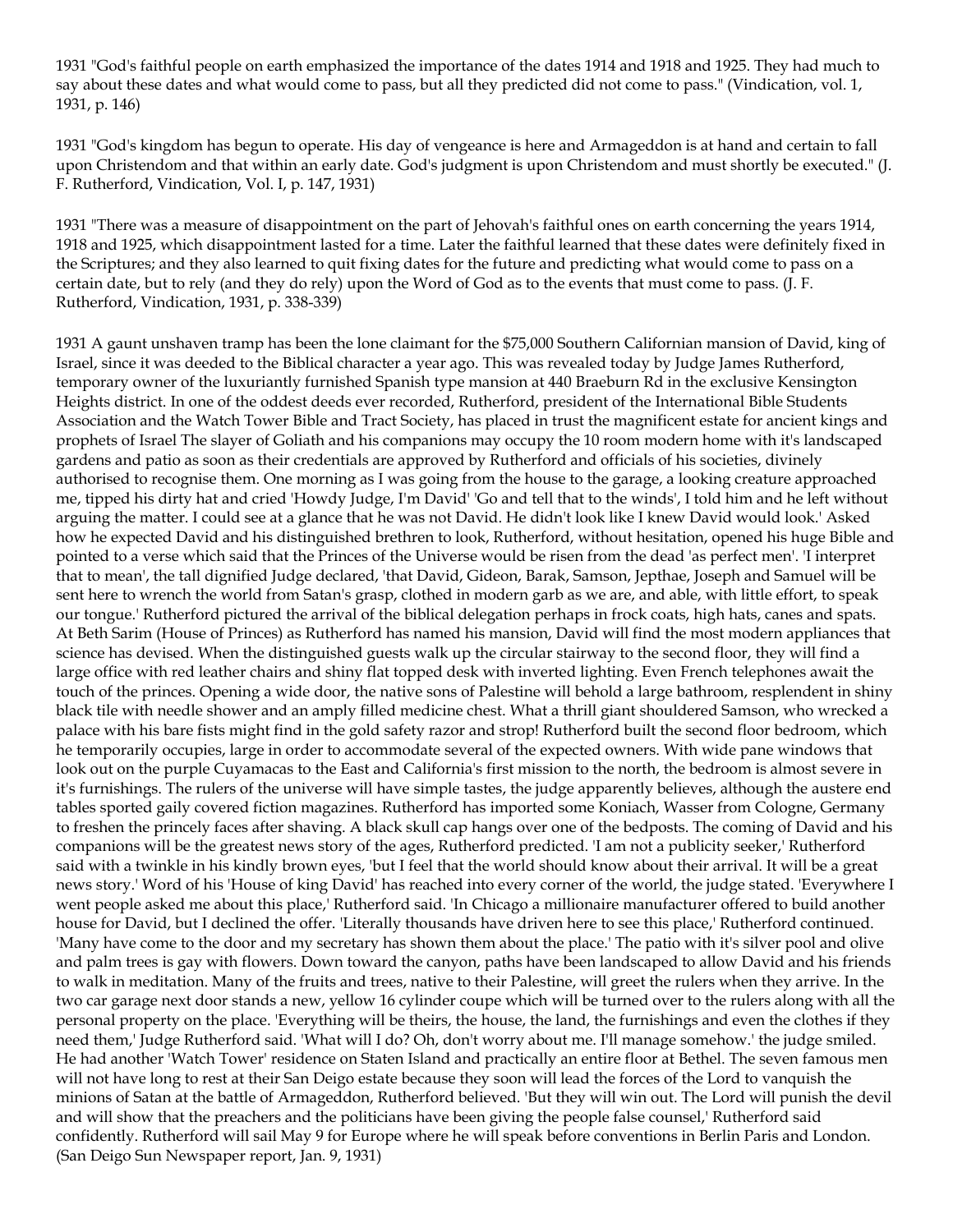1935 "...the scriptural evidence and the physical facts strongly indicate that such witness work is now almost done; and when it is done the universal war will begin. Universal war is absolutely certain to come and that soon, and no power can stop it. ...during the few remaining months until the breaking of that universal cataclysm the powers that rule the nations of the earth will continue to make treaties and tell the people that by such means they will keep that world peace and bring about prosperity. (Universal War Near, 1935, p. 3, 26-27)

1938 "...mark the words of Jesus, which definitely seem to discourage the bearing of children immediately before or during Armageddon....It would therefore appear that there is no reasonable or scriptural injunction to bring children into the world immediately before Armageddon, where we now are." (Watchtower, Nov. 1, 1938, p. 324)

1938 "They had preached that in an early time God would overthrow "Christendom". Many had emphasized the year 1925 as the date, and then when that date did not materialize the date was moved up to 1932. Again, 1932 came and ''Christendom'' was not destroyed, and now it was discovered that "Christendom" would be spared for a while longer for the sake of the Jonadab class, and this made the proud "elective elder" crowd very mad." (Watchtower Feb. 15, 1938 p. 54)

1938 "Would it be scripturally proper for them to marry and begin to rear children? No, is the answer, which is supported by the scriptures....I will be far better to be unhampered and without burdens, that they may do the Lords will now, as the Lord commands, and also be without hindrance during Armageddon. … Those... who now contemplate marriage, it would seem, would do better if they wait a few years, until the fiery storm of Armageddon is gone." (Face the Facts, 1938, p. 46, 47, 50)

1938 As far back as 1880 The Watchtower pointed to A.D. 1914 as the date marking the end of the world, at which time great trouble would come upon the nations; but at that time it was not seen by God's people on earth that the trouble would be the battle of Jehovah against Satan's organization. For many years it was believed by them, and so stated in The Watchtower, that "the time of trouble" would be a terrific clash between the various elements of the earth, such as capital and labor. Not until 1925 was "the time of trouble" Scripturally understood." (Watchtower, p. 35, Feb 1, 1938)

1939 "The abundance of Scriptural evidence, together with the physical facts that have come to sass showing the fulfillment of prophecy, conclusively proves that the time for the battle of the great day of God Almighty is very near and that in that battle all of God's enemies shall be destroyed and the earth cleared of wickedness." … "Likewise today, all the nations and peoples of earth are face to face with the greatest emergency. They are being warned as God commands, that the disaster of Armageddon is just ahead." (J. F. Rutherford, Salvation, 1939, p. 310, 361)

1939 At San Deigo, California, there is a small piece of land, on which, in the year 1929 there was built a house, which is called and known as Beth Sarim. The Hebrew words Beth Sarim mean 'House of the Princes'; and the purpose of acquiring that property and building the house was that there are those on earth today who fully believe in God and Christ Jesus and in His Kingdom, and who believe that the faithful men of old will soon be resurrected by the Lord, be back on earth, and take charge of the visible affairs of earth. The title to Beth Sarim is vested in the Watch Tower Bible and Tract Society in trust, to be used by the president of the Society and his assistants for the present, and thereafter to be forever at the disposal of the aforementioned princes on the earth.... It stands there as a testimony to Jehovah's name; and when the princes do return, and some of them occupy the property, such will be a confirmation of the faith and hope that induced the building of Beth Sarim. (Salvation, 1939, p. 311)

1940 "The year 1940 is certain to be the most important year yet because Armageddon is very near. It behooves all who love righteousness to put forth every effort to advertise The Theocracy while the privileges are still open." (Informant, April, 1940, p. 1)

1940 The Kingdom is here, the King is enthroned. Armageddon is just ahead. The glorious reign of Christ that shall bring blessings to the world will immediately follow. Therefore the great climax has been reached. Tribulation has fallen upon those who stand by the Lord. (The Messenger, Sept. 1940, p. 6)

1940 The prophecies of Almighty God, the fulfillment of which now clearly appears from the physical facts, show that the end of religion has come and with its end the complete downfall of Satan's entire organization." (Religion, J. F. Rutherford, p. 336, 1940)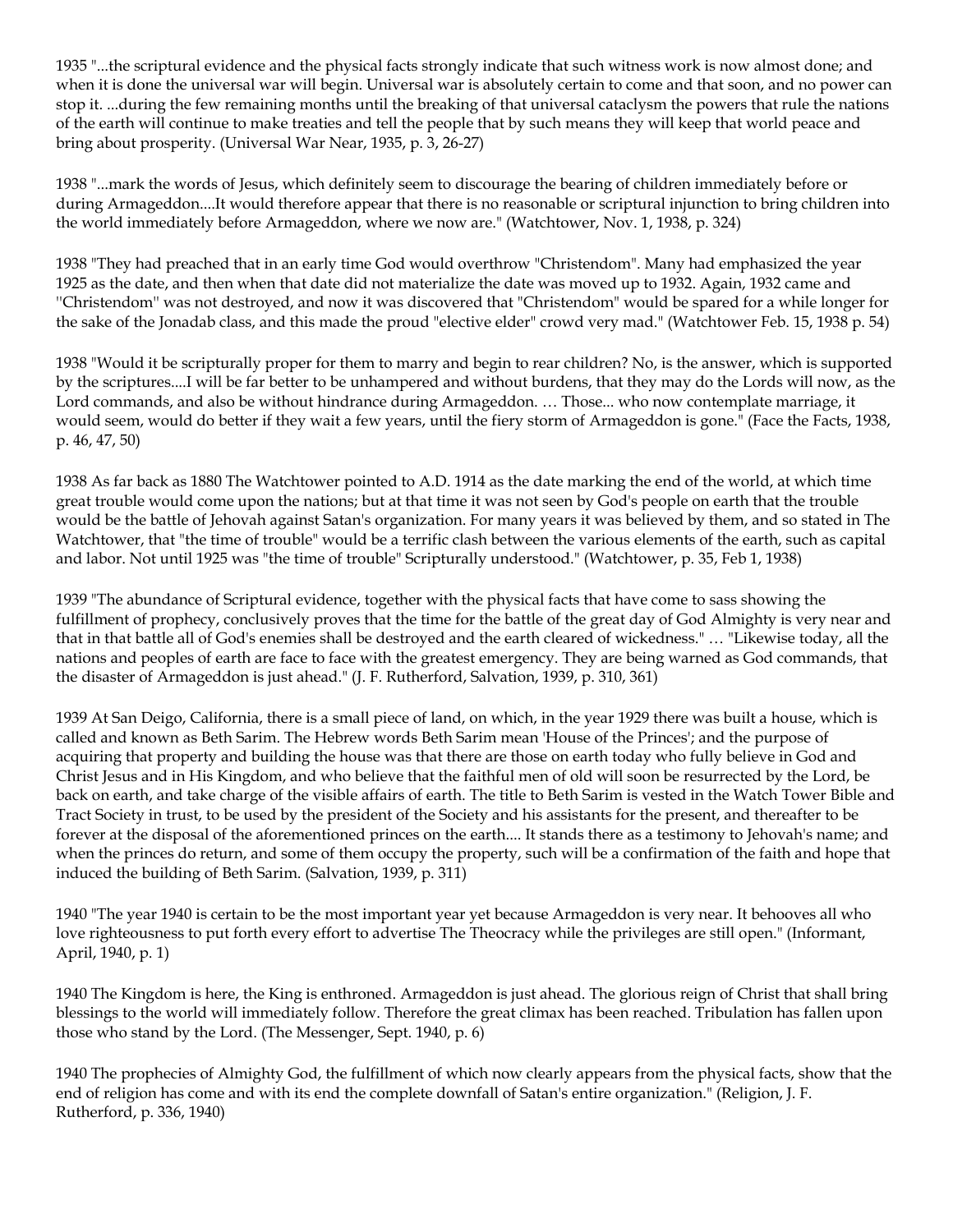1940 The witness work for The Theocracy appears to be about done in most of the countries of "Christendom. ... Now the totalitarian rule has suppressed the Theocratic message, and it should be expected that when they quit fighting amongst themselves all the totalitarian rulers will turn their attention to the complete suppression of everything pertaining to the Theocratic Government. What, then, does it mean that the Theocratic Government is now suppressed in many nations? It means that the hour is rapidly approaching when the "sign" of Armageddon will be clearly revealed and all who are on the side of Jehovah will see and appreciate it.." (Watchtower, Sept. 1, 1940, p. 265. [White, p. 335 quotes from the 1942 Yearbook (p. 29), completed by Rutherford just before his death: "The record as herewith published would, on the face of it, show that the Theocratic witness work on earth is about done."])

1941 "Armageddon is surely near, and during that time the Lord will clean off the earth everything that offends and is disagreeable. ... From now on we shall have our heart devotion fixed on The Theocracy, knowing that soon we shall journey forever together in the earth. Our hope is that within a few years our marriage may be consummated and, by the Lord's grace, we shall have sweet children that will be an honor to the Lord. We can well defer our marriage until lasting peace comes to the earth." (J. F. Rutherford, Children, 1941, p.366)

1941 "Receiving the gift, [Rutherford's book, Children] the marching children clasped it to them, not a toy or plaything for idle pleasure, but the Lord's provided instrument for most effective work in the remaining months before Armageddon." (Watchtower Sept. 15, 1941, p. 288)

1942 "Now, with Armageddon immediately before us, it is a matter of life or destruction. Those who would be of the Lords other sheep that shall compose the great multitude of Armageddon survivors and live joyfully on earth forever must find the answer to a very personal question, and very important." (Watchtower, April 1, 1942, p. 139)

1942 "The New World Is At The Doors...The time is short. Those who do not inform themselves and who do not now choose the new world which Higher Powers shall establish will never live to enter into blessings and glories." (The New World, 1942, p. 10)

1942 "The Lord Jesus has now come to the temple for judgment, and the remnant of the members of 'his body' yet on earth he has gathered into the temple condition of perfect unity with himself (Malachi 3:1-3), and hence those faithful men of old may be expected back from the dead any day now. The Scriptures give good reason to believe that it shall be shortly before Armageddon breaks. In this expectation the house at San Diego, California, which house has been much publicized with malicious intent by the religious enemy, was built, in 1930, and named 'Beth Sarim,' meaning 'House of Princes.' It is now held in trust for the occupancy of those princes on their return. The most recent facts show that the religionists of this doomed world are gnashing their teeth because of the testimony which that 'House of Princes' hears to the new world. To those religionists and their allies the return of those faithful men of old to rule with judgment over the people shall not bring any pleasure. But to the people whom the angels sang about, 'men of good will,' it shall be an occasion for unbounded jubilation, and they shall rally to the side of those princely representatives of the kingdom of heaven." (The New World, pp. 104-105, 1942)

1942 Such activity in publishing God's kingdom and clearing his name of the Devil's reproaches by religion was mistakenly given a place secondary to the making of the bride of Christ class ready for the marriage with him in heaven, in 1914 as some thought. (The New World; 1942; 2,000,000 ed.; p. 273-274)

1942 Before the Lord's Messenger came to the temple and began interpreting God's will and teaching, the Job class had been darkening counsel by words without knowledge, it not then being due time for the disclosure of such knowledge. Some of the consecrated ones thought they must be taken home to heaven at a time certain in order to help God run the universe. (The New World; 1942; 2,000,000 ed.; p. 308)

1942 "The faithful acts of the men who were known as fathers in Israel are recounted in the eleventh chapter of Hebrews. Genesis 12:1-3; 28:13,14; Acts 7:2-5....These men will be the visible representatives of the Theocracy, which is the government created and built up by the almighty God as his capital organization and which shall rule the world. Further proof that these princes will shortly take office upon earth as perfect men is found in the prophecy of Daniel. But go thou thy way till the end be; for thou shalt rest and stand in thy lot at the end of the days. (Daniel 12:13) Daniel's lot is that of these princes. Proof is now submitted that we are now living at the end of the days, and we may expect to see Daniel and the other mentioned princes any day now!" (Consolation, April 27, 1942, p. 13, brackets in the original)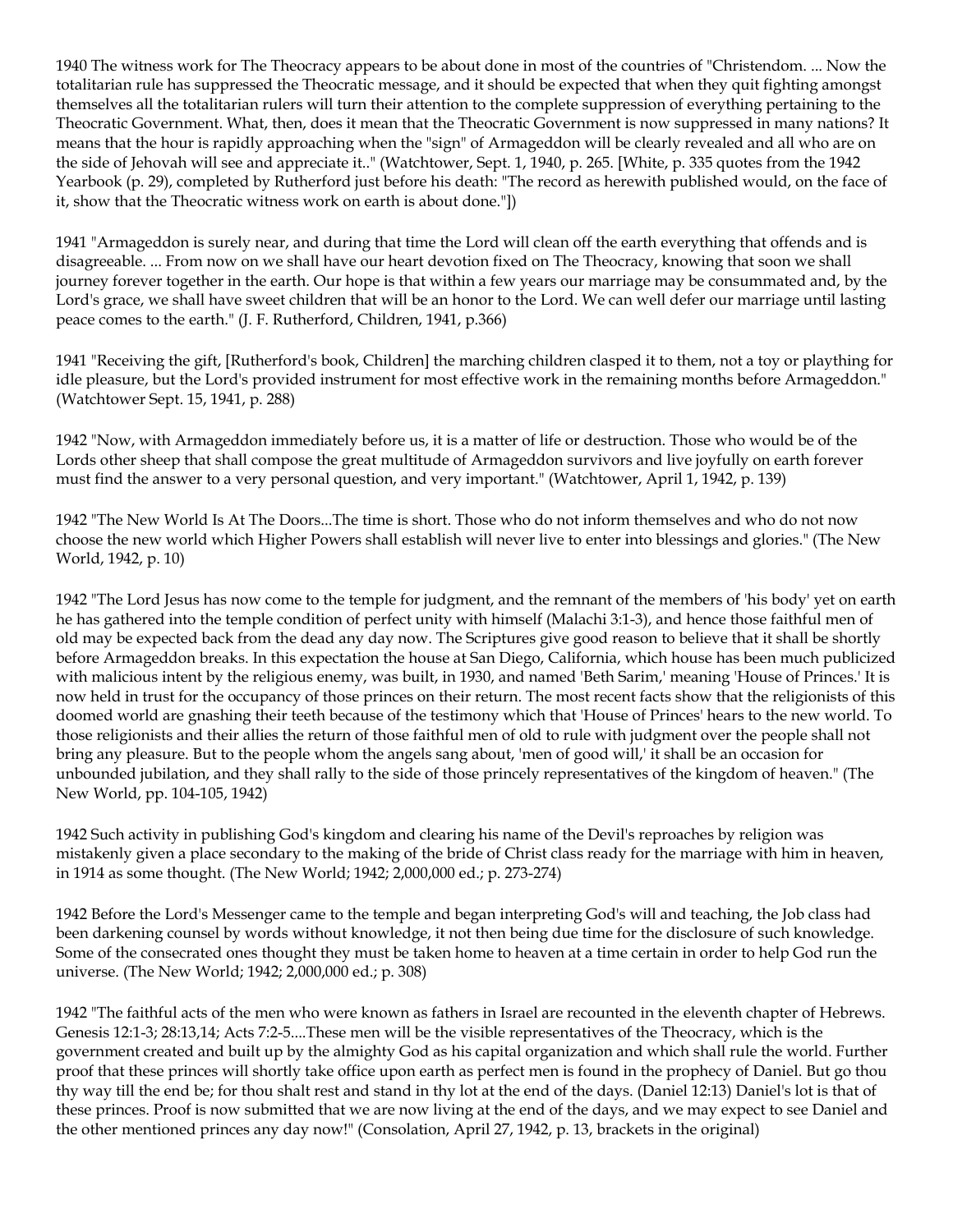1943 "Man cannot by airplane or rockets or other means get above the air envelope which is about our earthly globe..."(The Truth Shall Make you Free, p. 285, 1943 edition)

1943 "The final war will come as a most sudden and complete surprise...Nevertheless, the appearing of the 'desolating abomination in the holy place' is an unerring proof that the unknown day and hour of the beginning of the final war is dangerously near." (The Truth Shall Make You Free, 1943, p. 341)

1944 [The establishment of the United Nations was seen] "as one of the most positive evidences that 'the kingdom of heaven is at hand' and that the end of the world arrangement is now near. Jesus foretold the setting up of that anti-Christ organization." (The Kingdom Is at Hand, 1944, p. 342)

1946 "the disaster of Armageddon, greater than that which befell Sodom and Gomorrah, is at the door." (Let God Be True, 1946, p. 194)

1951 "Under the guidance of God's spirit of freedom the magazine today known as the Watchtower but known back there as Zion's Watch Tower, began to be published in July, 1879. In the first year of its publication it pointed to the date 1914 as marked in the Bible." (What Has Religion Done For Mankind?; 1951; p. 308)

1953 "After almost six thousand years of human sorrow, suffering and death, at last permanent relief is near at hand and will be realized within this generation." (New Heavens And A New Earth; 1953; p. 7)

1955 "in the light of the fulfillment of Bible prophecy it is becoming clear that the war of Armageddon is nearing its breaking-out point." (You may survive Armageddon into God's new world, 1955, p 331)

1955 "The very fact that, as part of Jehovah's secret, no one today is able to find out how much time Adam and later Eve lived during the closing days of the sixth creative period, so no one can now determine when six thousand years of Jehovah's present rest day come to an end. Obviously, whatever amount of Adam's 930 years was lived before the beginning of that seventh-day rest of Jehovah, that unknown amount would have to be added to the 1976 date." (Watchtower, February 1, 1955, p. 95)

1961 Like Elijah of old, they became quite disconsolate, uncertain of life, thinking the end of existence and work was at hand. This was especially the case since the remnant was part of the virgin class espoused to Christ as his Bride and she failed to realize her hopes of being glorified to heavenly life with him both in 1914 and now in 1918. (Let Your Name Be Sanctified; 1961; p. 313)

1963 "Of what significance is this today? It means that by the fall of 1963 mankind has dwelt upon this earth 5,988 years. Does this mean, then, that by 1963 we had progressed 5,988 years into the 'day' on which Jehovah 'has been resting from all his work'? (Gen. 2:3) No, for the creation of Adam does not correspond with the beginning of Jehovah's rest day. Following Adam's creation, and still within the sixth creative day, Jehovah appears to have been forming further animal and bird creations. Also, he had Adam name the animals, which would take some time, and he proceeded to create Eve. (Gen. 2:18-22; see also NW, 1953 Ed., footnote on Vs. 19) Whatever time elapsed between Adam's creation and the end of the 'sixth day' must be subtracted from the 5,988 years in order to give the actual length of time from the beginning of the 'seventh day' until now. It does no good to use Bible chronology for speculating on dates that are still future in the stream of time." (All Scripture is inspired of God and Beneficial, 1963, page 286)

1966 "According to this trustworthy Bible chronology six thousand years from man's creation will end in 1975, and the seventh period of a thousand years of human history will begin in the fall of 1975 C.E Six thousand years of man's existence on earth will soon be up, yea within this generation. The rein of Christ...to run parallel with the 7th millennium ..." (Life Everlasting in Freedom of the Sons of God, 1966, p. 29-30)

1966 "Discussion of 1975 overshadowed about everything else. 'The new book compels us to realise that Armageddon is, in fact, very close indeed,' said a conventioneer." (Watchtower 15/10/1966, p 629)

1966 "In this twentieth century an independent study has been carried on that does not blindly follow some traditional chronological calculations of Christendom, and the published timetable resulting from this independent study gives the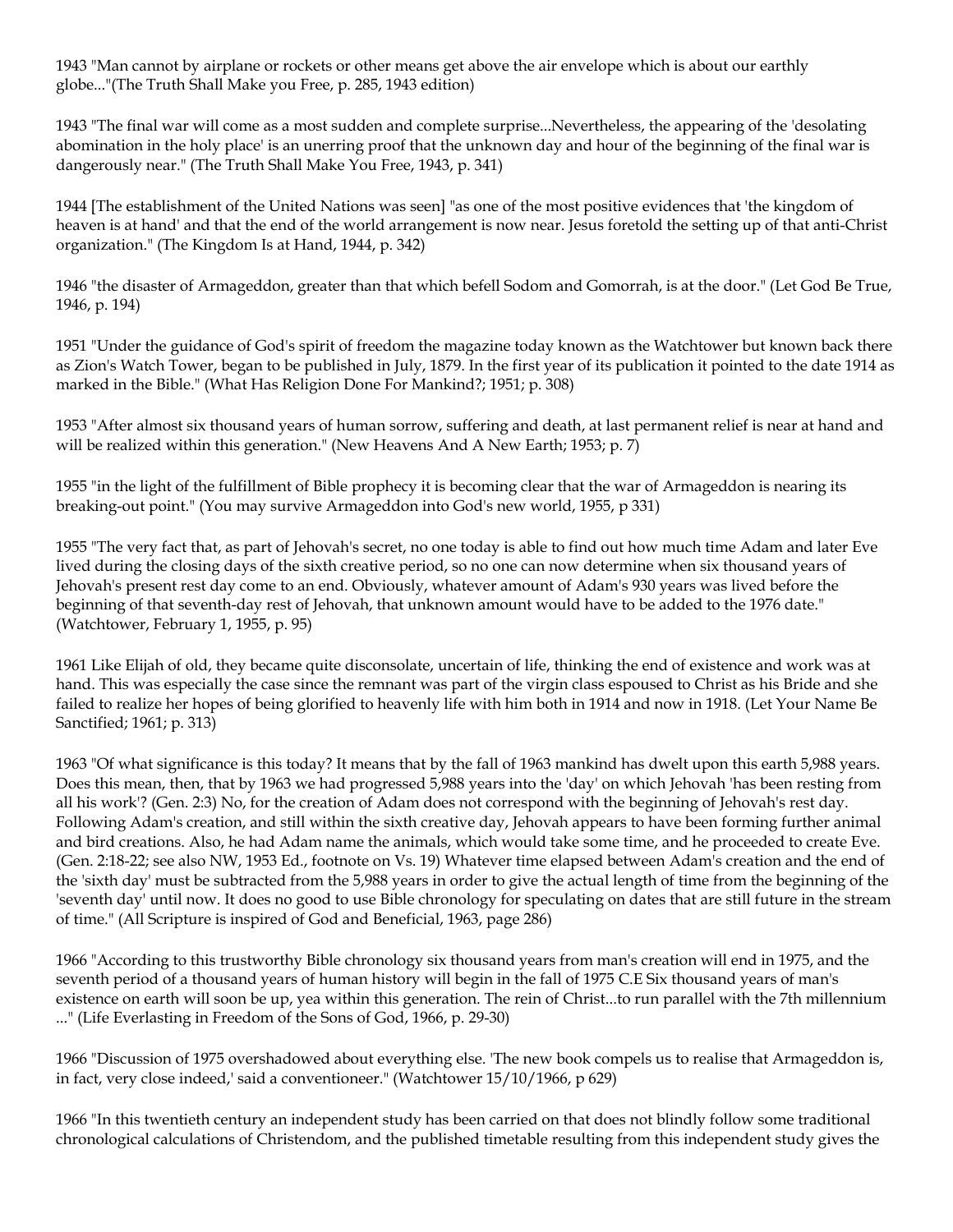date of man's creation as 4026 B.C.E. So six thousand years of man's existence on earth will soon be up, yes, within this generation." (Life Everlasting in Freedom of the Sons of God, p29, 1966 [Note: 4026 BC to 1975AD = 6000 years])

1967 "Just think, 1975 marks the end of 6,000 years of human experience.....Will it be the time when God executes the wicked?....It very well could be, but we will have to wait to see.' (Watchtower, 1/5/1967, p 262)

1968 "The immediate future is certain to be filled with climatic events, for this old system is nearing its complete end. Within a few years at most the final parts of Bible prophecy relative to these last days will undergo fulfilment resulting in the liberation of surviving mankind into Christ's glorious 1000 year reign!" (Watchtower, 1/5/1968)

1968 Eight years from the Autumn of 1967 would bring us to the Autumn of 1975, fully 6,000 years into God's seventh day, his rest day. (Watchtower May 1, 1968 p. 271)

1968 "Why Are You Looking Forward To 1975?" … "What about all this talk concerning the year 1975? Lively discussions, some based on speculation, have burst into flame during recent months among serious students of the Bible. Their interest has been kindled by the belief that 1975 will mark the end of 6,000 years of human history since Adam's creation. The nearness of such an important date indeed fires the imagination and presents unlimited possibilities for discussion." (Watchtower, Aug. 15, 1968, p. 494)

1968 "'Adam Created At Close Of 'Sixth Day' Are we to assume from this study that the battle of Armageddon will be all over by the autumn of 1975, and the long-looked-for thousand-year reign of Christ will begin by then ? Possibly, but we wait to see how closely the seventh thousand-year period of man's existence coincides with the Sabbath-like thousandyear reign of Christ....It may involve only a difference of weeks or months, not years.' (Watchtower, Aug. 15, 1968, p499)

1968 "I know enough of what is going on to assure you that, in fifteen years from today, this world is going to be too dangerous to live in." (Truth That Leads To Eternal Life, p 9, 1968 edition, Quoting USA Secretary of State Dean Acheson in 1960, [1981 edition deleted "in fifteen years from today" ie. in 1975])

1968 "More recently, the book entitled "Famine-1975!" [by W. & P. Paddock, 1967, pp. 52,55,61.] said concerning today's food shortages: "Hunger is rampant throughout country after country, continent after continent around the undeveloped belt of the tropics and subtropics. Today's crisis can move in only one direction -toward catastrophe. Today hungry nations; tomorrow starving nations." … "By 1975 civil disorder, anarchy, military dictatorships, runaway inflation, transportation breakdowns and chaotic unrest will be the order of the day in many of the hungry nations." (The Truth That Leads To Eternal Life, p 88-89, 1968)

1968 "1914 a marked year. Years in advance Bible Scholars realized that 1914 was to be a year of great significance. They expected great changes to take place, and the facts confirm that 1914 was, indeed, a marked year." (The Truth That Leads To Eternal Life; 1968; 40,000,000 ed.; p. 91)

1968 "The Bible speaks of the time in which we are living as the "last days" or the "time of the end." (2 Timothy 3: 1; Daniel 11: 40) The facts show that this is a limited period that has a definite beginning and a definite end. It began in 1914 when Jesus Christ was enthroned as king in the heavens. It will end when God destroys this present wicked system of things. … How soon will that be? God's own Son, Jesus Christ, gives the answer. After drawing attention to the many things that mark the period from 1914 onward as the "time of the end," Jesus said: "This generation will by no means pass away until all these things occur." (Matthew 24:34) Which generation did he mean? Jesus had just referred to persons who would "see all these things." "These things" are the events that have taken place since 1914 and those yet to occur down to the end of this wicked system. (Matthew 24:33) Persons born even as much as fifty years ago could not see "all these things." They came on the scene after the foretold events were already under way. But there are people still living who were alive in 1914 and saw what was happening then and who were old enough that they still remember those events. This generation is getting up in years now. A great number of them have already passed away in death. Yet Jesus very pointedly said: 'This generation will by no means pass away until all these things occur.' Some of them will still be alive to see the end of this wicked system. This means that only a short time is left before the end comes!" (Truth That Leads To Eternal Life, p. 94, 1968)

1968 "Just think, brothers, there are only about ninety months left before 6,000 years of mans existence on earth is completed... The majority of people living today will probably be alive when Armageddon breaks out, and there are no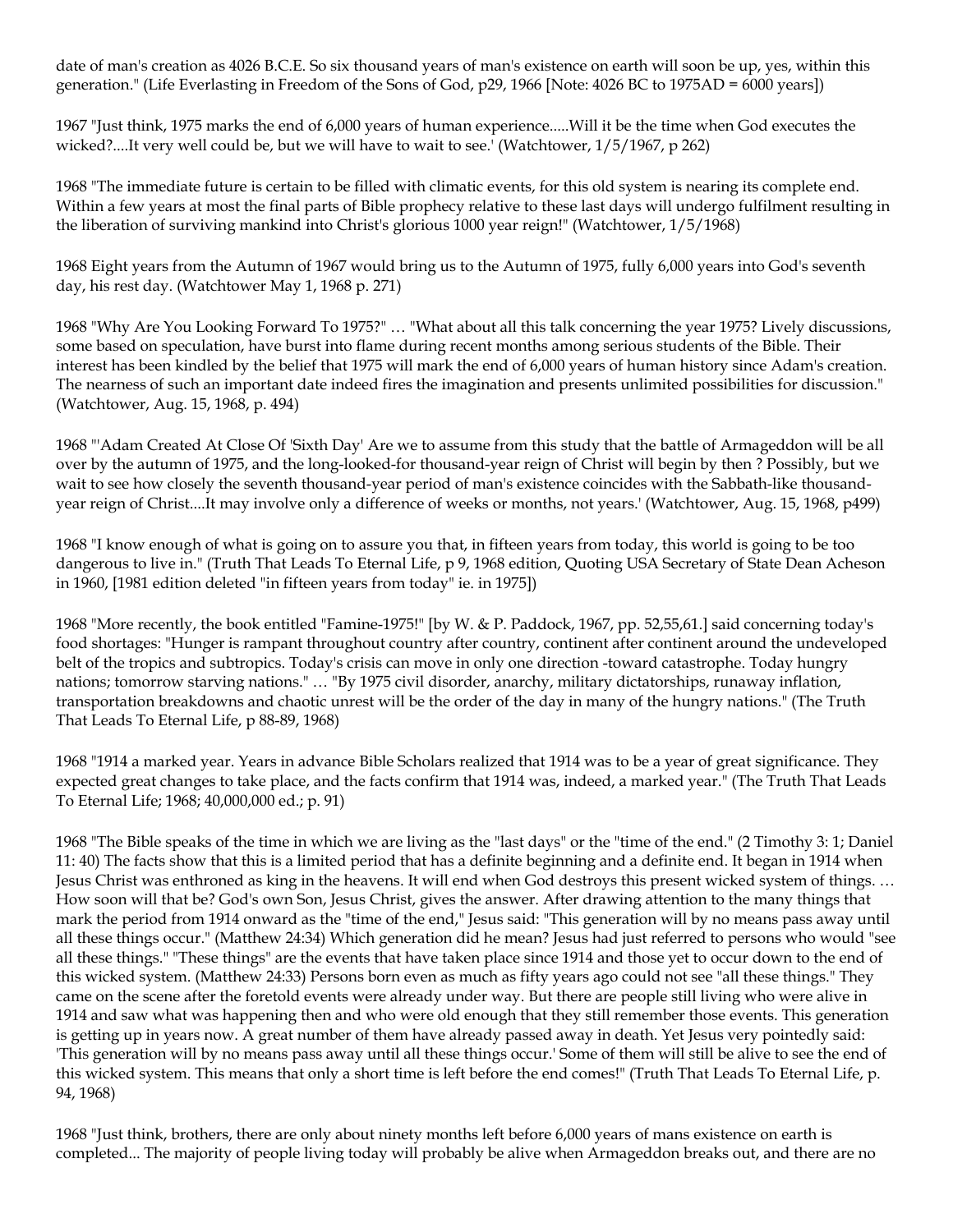resurrection hopes for those who are destroyed then. So, now more than ever, it is vital not to ignore that spirit of wanting to do more." (Kingdom Ministry, March 1968, p. 4 [note: 1968 + 90 months = 1975])



,*"AWAKE!" October 8, 1968,* Headline: "Is It Later Than You Think?" "Is Time Running out For This Generation? What Will the 1970's Bring?"

1968 "During world war 1, God's people expected it to lead directly into Armageddon, but Jehovah prevented such a climax at that time. We didn't succumb to such an expectation during world war II. (Kingdom Ministry, Jan. 1968, p. 5)

1968 "But what about today? Today we have the evidence required, all of it. And it is overwhelming! All the many, many parts of the great sign of the last days are here, together with verifying Bible chronology." (Awake!, Oct. 8, 1968, p. 23)

1968 "True, there have been those in times past who predicted an "end" to the world, even announcing a specific date. Yet nothing happened. The 'end' did not come. They were guilty of false prophesying. Why? What was missing? Missing from such people were God's truths and the evidence that He was using and guiding them.'' (Awake, Oct. 8, 1968)

1969 "in view of the short time left, a decision to pursue a career in this system of things is not only unwise but extremely dangerous....Many young brothers and sisters were offered scholarship or employment that promised fine pay. However, they turned them down and put spiritual interests first." (Kingdom Ministry, June 1969, p. 3)

1969 "There is only a short time left before Jehovah will destroy this wicked system of things." (Watchtower, Jan. 15, 1969)

1969 More recently earnest researchers of the Holy Bible have made a recheck of its chronology. According to their calculations the six millenniums of mankind's life on earth would end in the mid-seventies. Thus the seventh millennium from mans creation by Jehovah god would begin within less than ten years. Apart from the global change that presentday world condition indicate is fast getting near, the arrival of the seventh millennium of mans existence on earth suggests a gladsome change for war-stricken humankind. ...In order for the Lord Jesus Christ to be Lord even of the Sabbath day, his thousand-year reign would have to be the seventh in a series of thousand-year periods or millenniums. (Matt 12:8, AV) Thus it would be a sabbatic reign. Since early in the existence of mankind Satan the Devil has been on the loose, making the human family to toil in hard bondage, causing the earth to be filled with violence before the global flood of Noahs day and inducing the same old earth to be filled with even greater violence today. Soon now six millenniums of his wicked exploiting of mankind as his slaves will end, within the lifetime of the generation that has witnessed world events since the close of the gentile times in 1914 till now, according to the prophetic words of Jesus in Matthew 24:34. Would not, then, the end of six millenniums of mankind's laborious enslavement under Satan the Devil be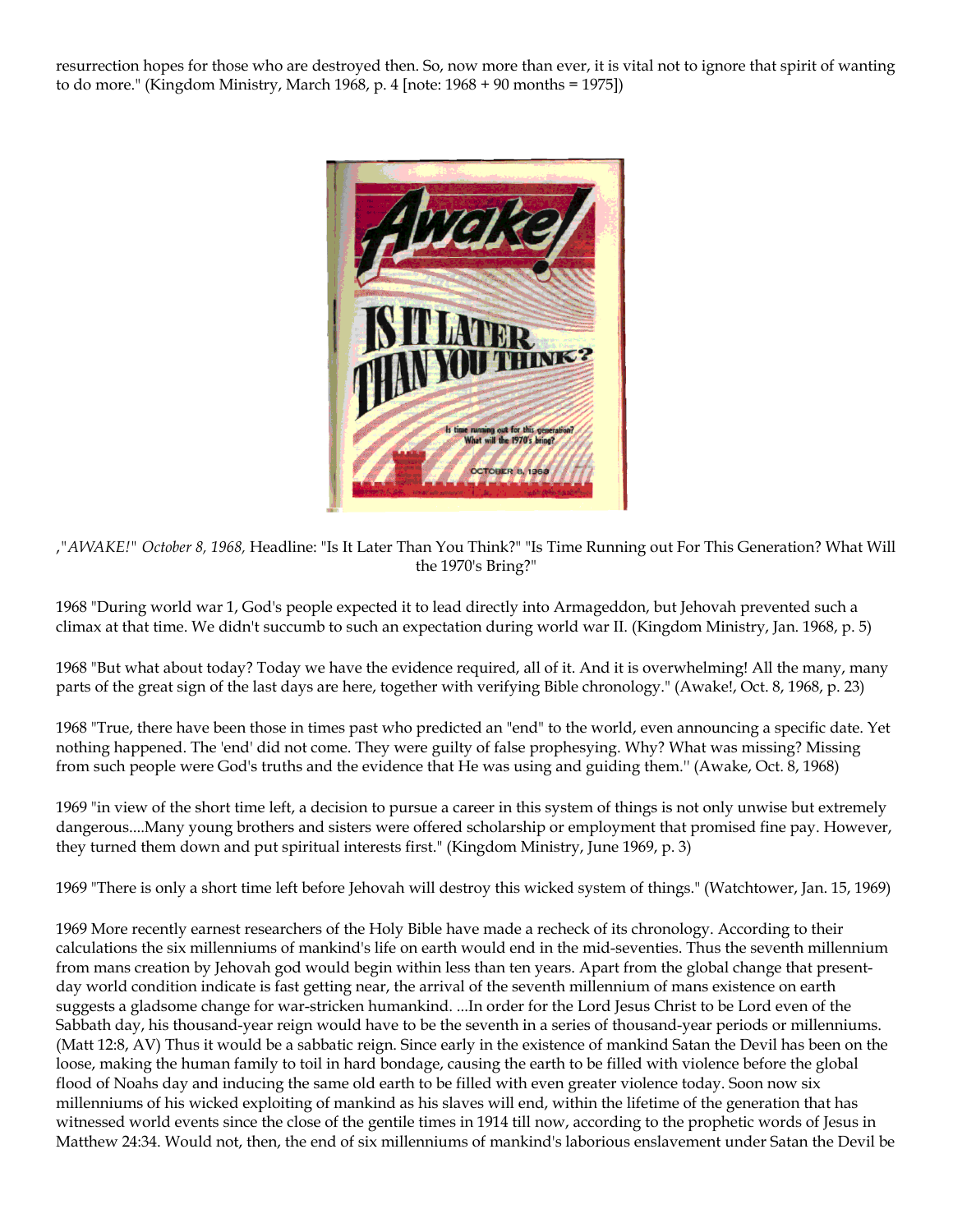the fitting time for Jehovah God to usher in a Sabbath millennium for all his human creatures? Yes, indeed! And his King Jesus Christ will be Lord of that Sabbath." (Watchtower, Nov. 15, 1969, p. 622, 623)

1971 "Shortly, within our twentieth century, the "battle in the day of Jehovah" will begin against the modern antitype of Jerusalem, Christendom." (The Nations Shall Know That I Am Jehovah; 1971; 2nd ed.; p. 216)

1972 "Of course, it is easy to say that this group acts as a 'prophet' of God. It is another thing to prove it. The only way that this can be done is to review the record. What does it show?" (Watchtower April 1, 1972, p. 197)

1972 "Does this admission of making mistakes stamp them [Watchtower] as false prophets? Not at all, for false prophets do not admit to making mistakes." (Watchtower, Nov. 1, 1972, p. 644)

1972 "If it is his purpose to have this beautification of the whole earth accomplished by the end of his seventh creative day - Scripturally a period of seven thousand years, then the time is near at hand for the ruining of the earth by exploiters to be stopped by theocratic power and the blessed transformation to a delightsome garden to begin. Already, nearly six thousand years of man's existence from the close of the sixth creative day have run their dreary course. We must be approaching the threshold of that thousand-year-long reign of Jesus Christ, which must be accompanied by Paradise according to what Jesus promised the sympathetic evildoer on the stake there at Mount Calvary." (Paradise Restored to Mankind - By Theocracy, 1972; p. 18)

1974 "this remnant of anointed ones have identified themselves on the pages of history since 1914 C.E. Before this year members of this anointed remnant had been earnestly studying God's Word apart from Christendom. They put the Holy Bible ahead of man-made religious traditions. As early as 1876 they were publishing that the Gentile Times of 2,520 years would terminate in the year 1914. Events that have taken place from that year onward prove they were not wrong." (God's "Eternal Purpose" Now Triumphing For Man's Good; 1974; p. 178-179)

1974 "Yes, the end of this system is so very near! Is that not reason to increase our activity?...Reports are heard of brothers selling their homes and property and planning to finish out the rest of their days in this old system in the pioneer service. Certainly this is a fine way to spend the short time remaining before the wicked world's end." (Kingdom Ministry, May 1974, p. 3)

1974 'It also tells us that this millennium must be preceded immediately by the most destructive war in all human history. We can now see the political rulers... being gathered... for that War of all wars....' (Watchtower, July 1, 1974, p 397)

1975 "The year 1925 came and went. Jesus' anointed followers were still on earth as a class. The faithful men of old time - Abraham, David and others - had not been resurrected to become princes in the earth. (Ps. 45:16) So, as Anna MacDonald recalls: '1925 was a sad year for many brothers. Some of them were stumbled; their hopes were dashed...Instead of it's being considered a 'probability,' they read into it that it was a 'certainty.' and some prepared for their loved ones with expectations of their resurrection." (Yearbook, 1975, p. 146)

1975 In time, a direct contribution was made for the purpose of constructing a house in San Deigo for brother Rutherfords use.. Concerning this property the 1939 book Salvation stated: 'At San Diego, California, there is a small piece of land, on which, in the year 1929, there was built a house, which is called and known as Beth Sarim. (Yearbook, 1975, p. 194)

1975 "Does this mean, then, that mankind has now reached 6,000 years into the 7,000 year period that God blessed and made sacred as his rest day? ... No, It does not mean that." (Watchtower 1/10/1975 p. 579)

1975 However, suddenly, there came an end to World War 1. It did not lead on, as Bible students expected, into world revolution and anarchy or the battle of Armageddon. And the sincere worshippers of Jehovah who were in the new covenant with him through his Mediator Jesus Christ, found themselves still in the flesh on the earth. (Man's Salvation Out Of World Distress At Hand; 1975; p. 98)

1975 Furthermore, the remnant of spiritual Israel had for decades, yes, since 1876, been looking forward to the ending of the Times of the Gentiles in the autumn of 1914. They were expecting God's Messianic Kingdom to be fully established in the heavens by then and also for the remnant of spiritual Israel to be glorified with Jesus Christ in the heavenly kingdom at that time. All understanding of the Holy Scriptures was slanted in that direction or adjusted to that idea. And when the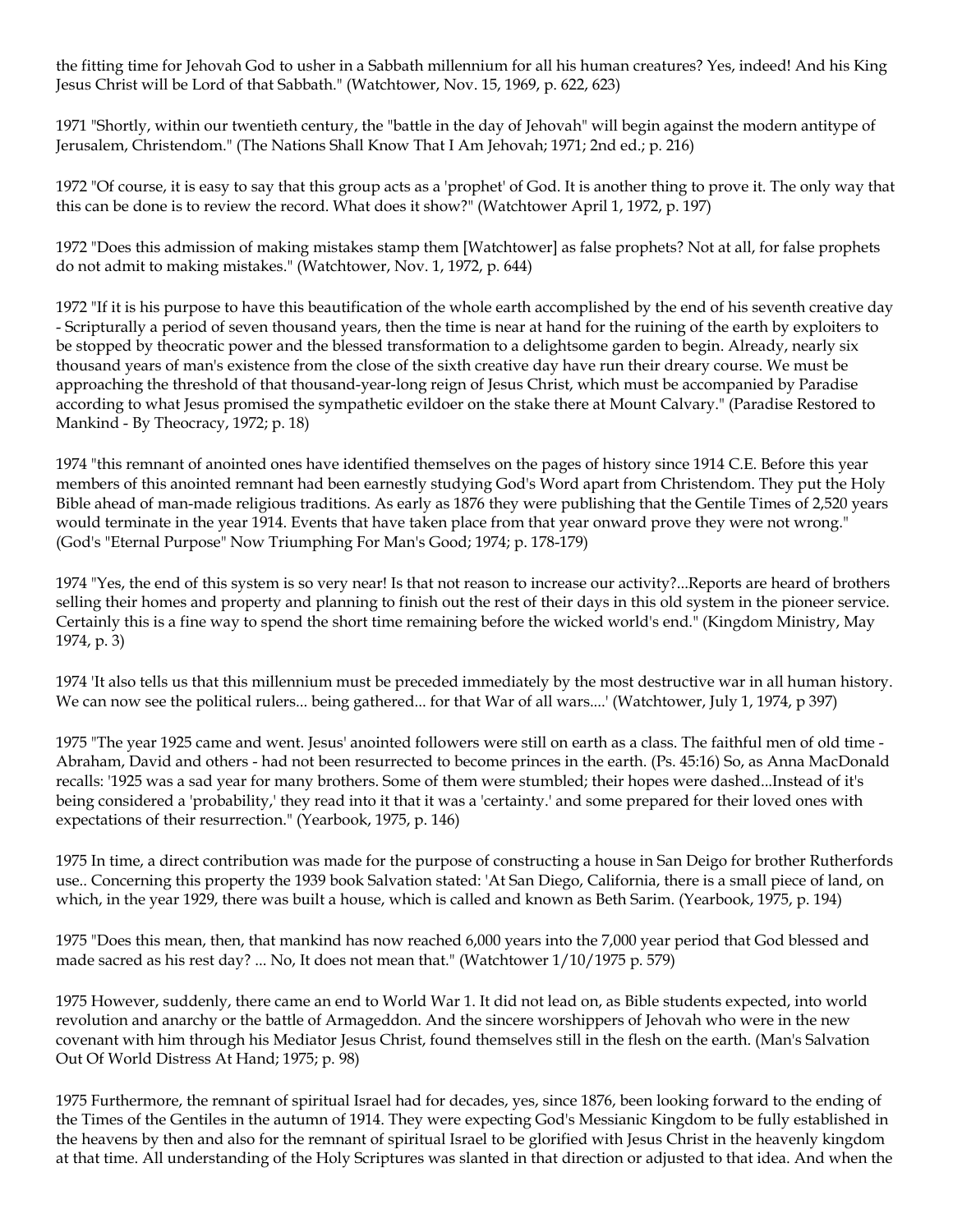year 1914 ended amid the flames of World War 1 and the remnant of spiritual Israel found themselves still here on the earth, then they were inclined to think that they would be glorified in the year 1918, three and a half years after the end of the Gentile Times. (Man's Salvation Out Of World Distress At Hand; 1975; p. 136)

1975 this marked the beginning of a period of education in the written Word of God from the standpoint that Bible prophecy is best understood after it has been fulfilled. So there needed to be a correction of our previous views, and the surviving remnant of spiritual Israel needed to be readjusted to the postwar realities and opportunities. ... This revised program of Bible education had a profound effect on the remnant. It oriented their work in the right direction. (Man's Salvation Out Of World Distress At Hand; 1975; p. 191)

1976 "It may be that some who have been serving God have planned their lives according to a mistaken view of just what was to happen on a certain date or in a certain year. They may have, for this reason, put off or neglected things that they otherwise would have cared for. But they have missed the point of the Bibles warnings concerning the end of this system of things, thinking that Bible chronology reveals the specific date." (Watchtower, July 15, 1976, p. 440)

1977 Truly the year 1926 deserved to be marked as the happy climax of the close of the 1,335 days. Those of Daniel's "people" who kept in expectation and reached the end of the 1,335 days were launched off into a happiness that has not diminished, but that, despite mounting persecution and World War II (1939-1945) and subsequent world troubles, has persisted and increased. (Our Incoming World Government-God's Kingdom, p146-147, 1977)

1979 Because of this hope, the "faithful and discreet slave" has alerted all of God's people to the sign of the times indicating the nearness of God's Kingdom rule. In this regard, however, it must be observed that this "faithful and discreet slave" was never inspired, never perfect. Those writings by certain members of the "slave" class that came to form the Christian part of God's Word were inspired and infallible, but that is not true of other writings since. Things published were not perfect in the days of Charles Taze Russell, first president of the Watch Tower Bible and Tract Society; nor were they perfect in the days of J.F. Rutherford, the succeeding president. The increasing light on God's Word as well as the facts of history have repeatedly required that adjustments of one kind or another be made down to the very present time. But let us never forget that the motives of this "slave" were always pure, unselfish; at all times it has been wellmeaning. (The Watchtower; March 1, 1979; p. 24)

1979 Partly because of eagerness to be alive when Jesus Christ reveals himself in glory, there have been believers throughout the centuries who began looking for a particular period or a year for the windup of the ungodly system of things. this has happened right down to these "last days." Since certain expectations were not realized, many stumbled and returned to the ways of the world. In fulfillment of Peter's words, even today we hear the voice of ridiculers. (2 Peter 3:3,4) (Choosing The Best Way Of Life; 1979; p. 169)

1980 "With the appearance of the book Life Everlasting in Freedom of the Sons of God, and its comments as to how appropriate it would be for the millennial reign of Christ to parallel the seventh millennium of mans existence, considerable expectation was aroused regarding the year 1975. Unfortunately, however, along with such cautionary information, There were other statements published that implied that such realization of hopes by that year was more of a probability than a mere possibility. There were statements made then, and thereafter, stressing that this was only a possibility. It is to be regretted that these latter statements apparently overshadowed the cautionary ones and contributed to a buildup of the expectation already initiated....In saying anyone, the Watchtower included all disappointed ones of Jehovah's Witnesses, hence including persons having to do with the publication of the information that contributed to the buildup of hopes centered on that date. (Watchtower, March 15, 1980, p. 17-18)

1980 If the wicked system of this world survived until the turn of the century (the year 2000), which is highly improbable in view of world trends and the fulfillment of Bible prophecy, there would still be survivors of the World War I generation. However, the fact that their number is dwindling is one more indication that "the conclusion of the system of things" is moving fast toward its end. (The Watchtower, Oct. 15, 1980, p. 31)

1982 "The Bible not only foretold these things, but indicated that they would occur on a worldwide scale. Also, the Bible said that all these things would happen upon the generation that was alive in 1914. Yet what were prominent world leaders foretelling just before 1914? They were saying that conditions promising world peace were never more favorable. Yet the terrible troubles the Bible foretold began right on time, in 1914! In fact, world leaders now say that 1914 was a turning point in history. After drawing attention to the many things that have marked the period from 1914 onward, Jesus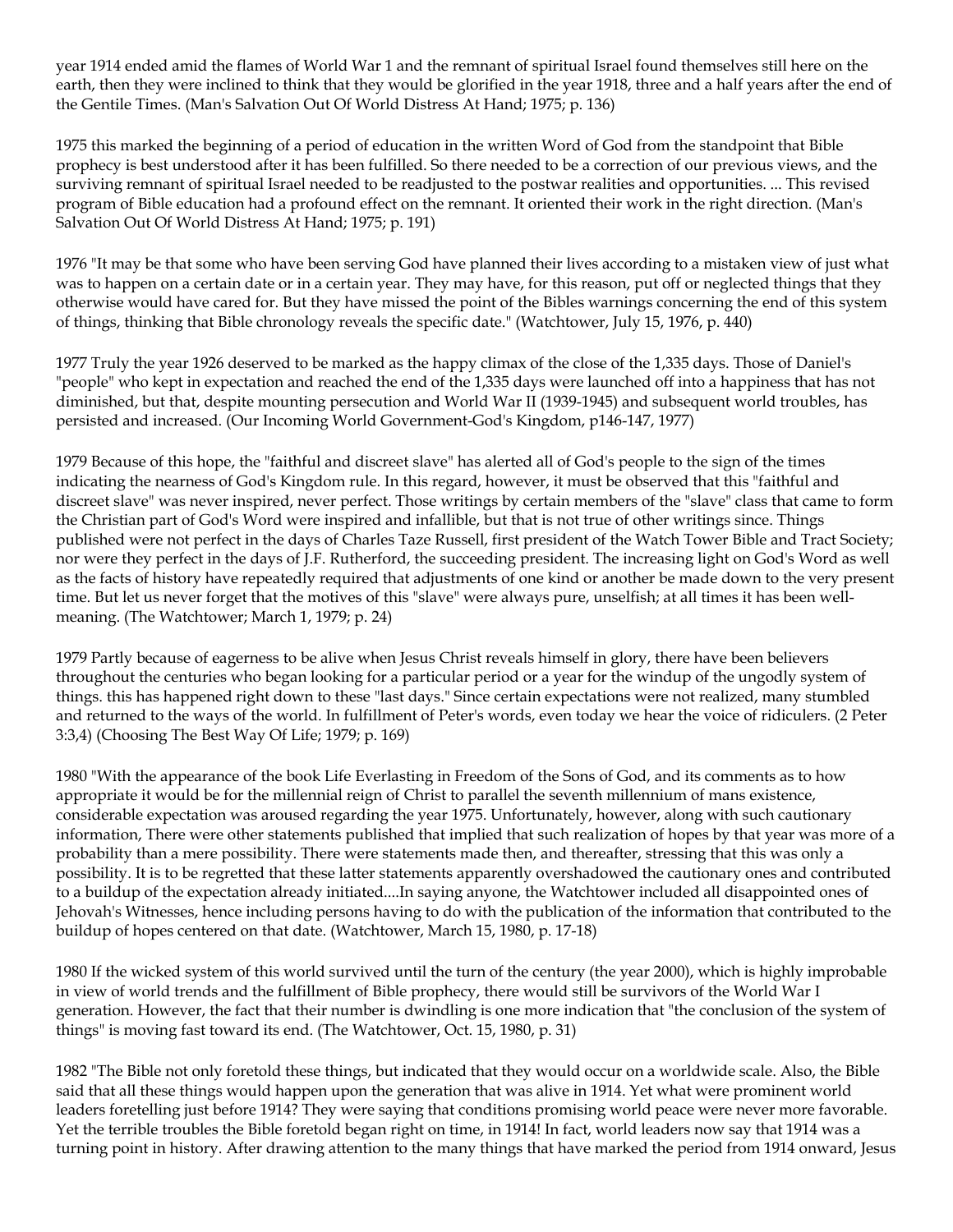said: 'This generation will by no means pass away until all these things [including the end of this system] occur.' (Matthew 24:34, 14) Which generation did Jesus mean? He meant the generation of people who were living in 1914. Those persons yet remaining of that generation are now very old. However, some of them will still be alive to see the end of this wicked system. So of this we can be certain: Shortly now there will be a sudden end to all wickedness and wicked people at Armageddon." (You Can Live Forever In Paradise On Earth, p 154, 1982)

1984 Some of that "generation (of 1914)" could survive until the end of the century. But there are many indications that "the end" is much closer than that! (The Watchtower, March 1, 1984 pp. 18-19)

1984 "These definitions embrace both those born around the time of a historic event and all those alive at that time. If Jesus used 'generation' in that sense and we apply it to 1914, then the babies of that generation are now 70 years old or older. And others alive in 1914 are in their 80's or 90's, a few even having reached a hundred. There are still many millions of that generation alive. Some of them 'will by no means pass away until all things occur." (Watchtower, 15 May, 1984, p. 5)

1986 As far back as 1876, Jehovah' s Witnesses realized that Bible prophecy marked the year 1914 C.E. as a time when major events would take place that would have far-reaching effects on human affairs. They gave the reason for this fact wide publicity. (True Peace And Security; 1986; p. 70)

1986 Prophetic information in the Bible about our day detail the following: ... (4) The survival of at least some of the generation that saw the beginning of "the conclusion of the system of things." (True Peace And Security; 1986; p. 70)

1989 "The apostle Paul was spearheading the Christian missionary activity. He was also laying a foundation for a work that would be completed in our 20th century." (Watchtower, Jan. 1, 1989, p. 12 [bound volume changed "20th century" to "day"])

1989 In the early part of our 20th century prior to 1919, the Bible Students, as Jehovah's Witnesses were then known, had to be released from a form of spiritual captivity to the ideas and practices of false religion. Although having rejected such false teachings as the Trinity and immortal soul, they were still tainted by Babylonish practices. Many had developed a self-righteous attitude in character development. Some were exalting creatures, indulging in a personality cult that focused on Charles T. Russell, the first president of the Watch Tower Bible and Tract Society. Without any Biblical basis, they were observing birthdays and Christmas. the cross was still prominent in their thinking. Some even wore a crossand-crown lapel emblem, while others sought the respectability accorded Christendom. (The Watchtower; May 1, 1989; p. 3)

1989 "Back in 1904, the book The New Creation called attention to this new organization that came into existence in the first century C.E. (Studies In The Scriptures, Series VI, Study V, entitled "The Organization of the New Creation") Owing to its view of what the end of the Gentile Times would mean, that book did not envision the remarkable organizational work that was due to take place after the crippling effects of the first world war of human history." (The Watchtower; Sept. 1, 1989; p. 12-13)

1989 "Some Roman Catholics have claimed that Jesus Christ's thousand Year Reign ended in 1799 when French armies captured Rome and deposed the pope as its ruler, so that he was deported as a prisoner to France, where he died." (Watchtower; Sept. 1, 1989; p. 12 [Jw's did too! See two 1927 Creation, quotes, p. 293 & p. 294. Another of the "pot calling the kettle black" quotes])

1989 The preservation of the remnant of spiritual new creation to the end of World War 1 in 1918 and their being kept alive in the flesh in the postwar year of 1919 came as a wondrous surprise. (The Watchtower; Sept. 1, 1989; p. 13)

1989 They have a modern Governing Body of older Christian men from various parts of the earth who give needed oversight to the worldwide activities of God's people. these men, like the apostles and older men in Jerusalem in the first century, are anointed members of the faithful and discreet slave class designated by Jesus to care for all of his Kingdom interests here upon earth. History has proved that they can be trusted to follow the direction of the holy spirit and that they do not rely on human wisdom in teaching the flock of God the ways of genuine peace. (The Watchtower; Dec. 15, 1989; p. 6)